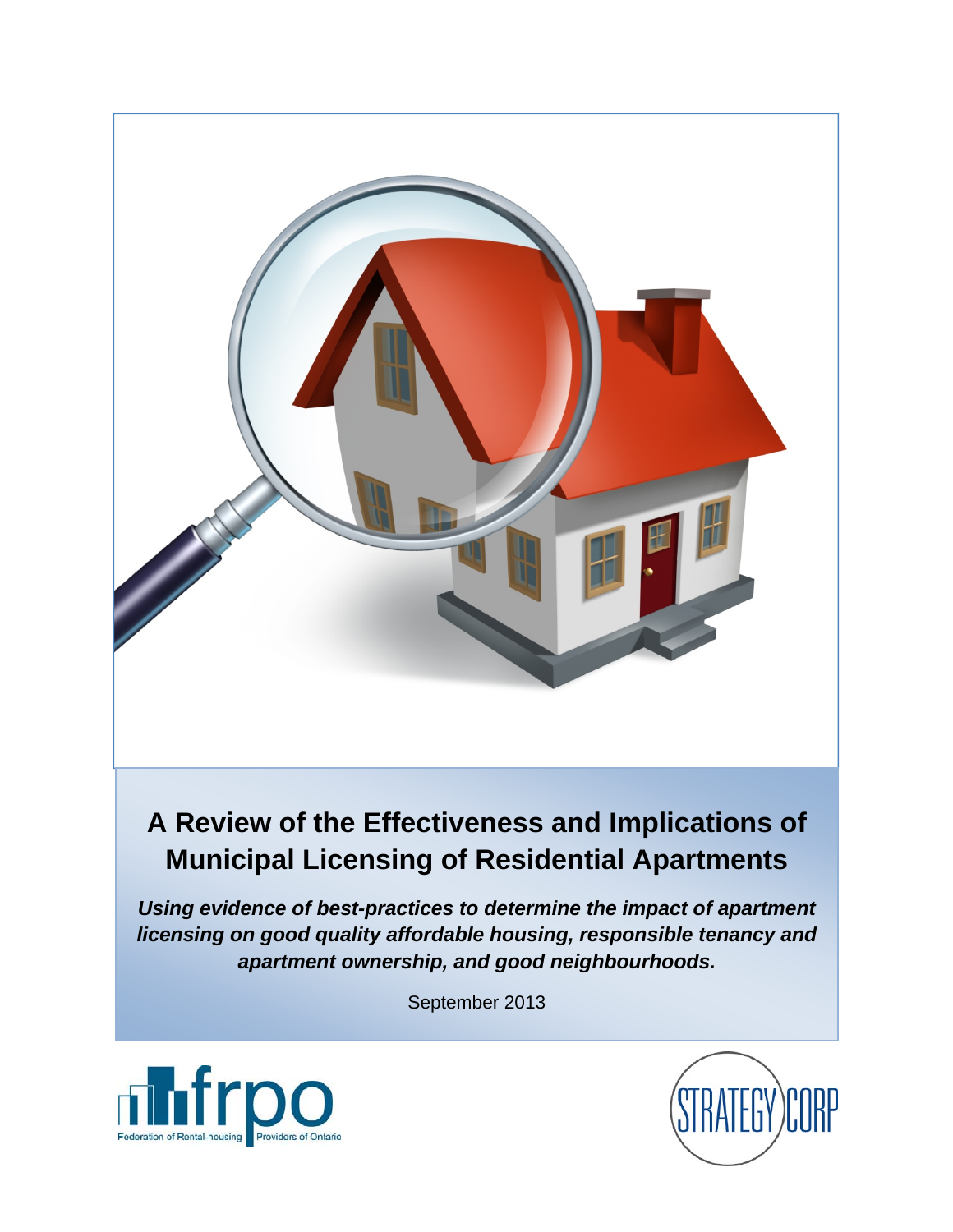# **A Review of the Effectiveness and Implications of Municipal Licensing of Residential Apartments**

*Using evidence of best-practices to determine the impact of apartment licensing on good quality affordable housing, responsible tenancy and apartment ownership, and good neighbourhoods.* 

### **A Research Report for the Federation of Rental-Housing Providers of Ontario (FRPO)**

*Prepared by Michael Fenn of StrategyCorp Inc. using evidence-based findings and documents provided by municipal governments, supplemented by data and commentary from rental housing sector stakeholders and sources.* 

September, 2013.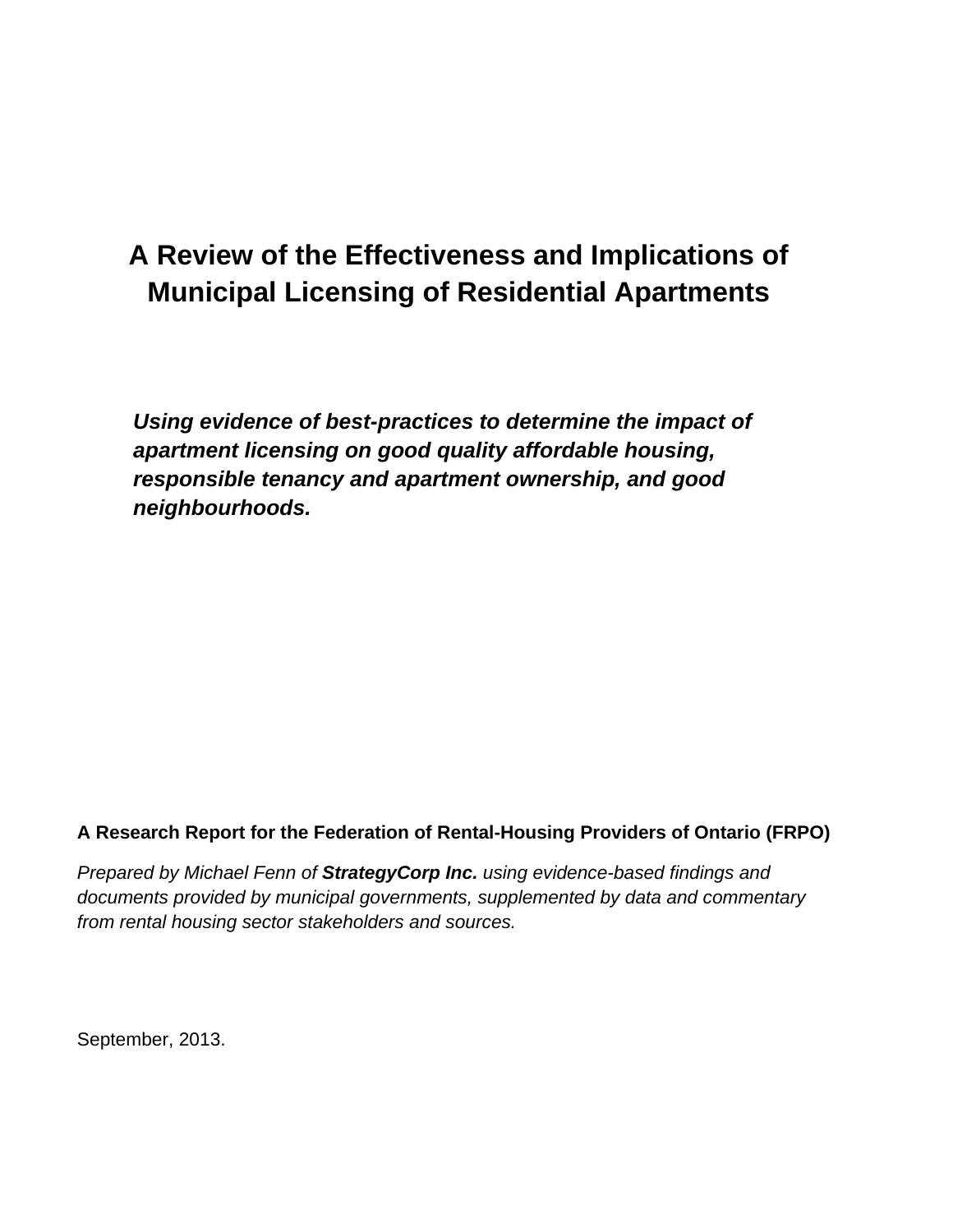# **Executive Summary**

Some Ontario municipalities have identified an apparent need for a licensing system to manage aspects of the municipal rental housing sector and to generate additional municipal revenues. However, a growing collection of evidence suggests that apartment licensing is in fact not the best solution, instead creating its own set of problems. In this report, we examine the arguments that are often put forward by the proponents of licensing, including licensing's alleged ability to:

- Provide a revenue source to the municipality;
- Manage off-campus student housing, poor landlords and problem tenancies;
- Manage new rental units in existing neighbourhoods;
- Enforce general municipal and provincial property-related regulations;
- Perform better than adjudication at the Landlord and Tenant Board; and
- Aid municipalities in managing and sustaining the rental housing marketplace.

Evidence in the field suggests that apartment licensing is not the best solution to any of the major issues that it is meant to resolve. Cities such as Toronto, Ottawa, Regina, Milwaukee, and others have carefully examined the experience in a number of jurisdictions and then decided against licensing. Their research and findings are illustrative and generally support the conclusions of this Report.

Municipal licensing is sometimes seen as a comprehensive solution for a wide range of rental housing problems. This can make licensing seem attractive for administrative and political convenience, but this perceived comprehensiveness does not equate to its effectiveness.

Apartment licensing is not an efficient source of new 'net' municipal revenues. It creates unintended negative effects on the local economy, especially on the rental housing marketplace, both for owners of major apartment buildings, as well as for those individual property owners or investors who create up to a half-dozen rental housing units in an existing community.

More importantly, apartment licensing does not necessarily offer added protection to tenants and prospective tenants. In fact, it tends to add to the eligible costs that can be charged by landlords and to reduce the options for tenants in the rental housing market. Examining apartment licensing, however, has been demonstrated in various jurisdictions that there are better ways to address the impact of student housing and other 'supplementary units' on communities.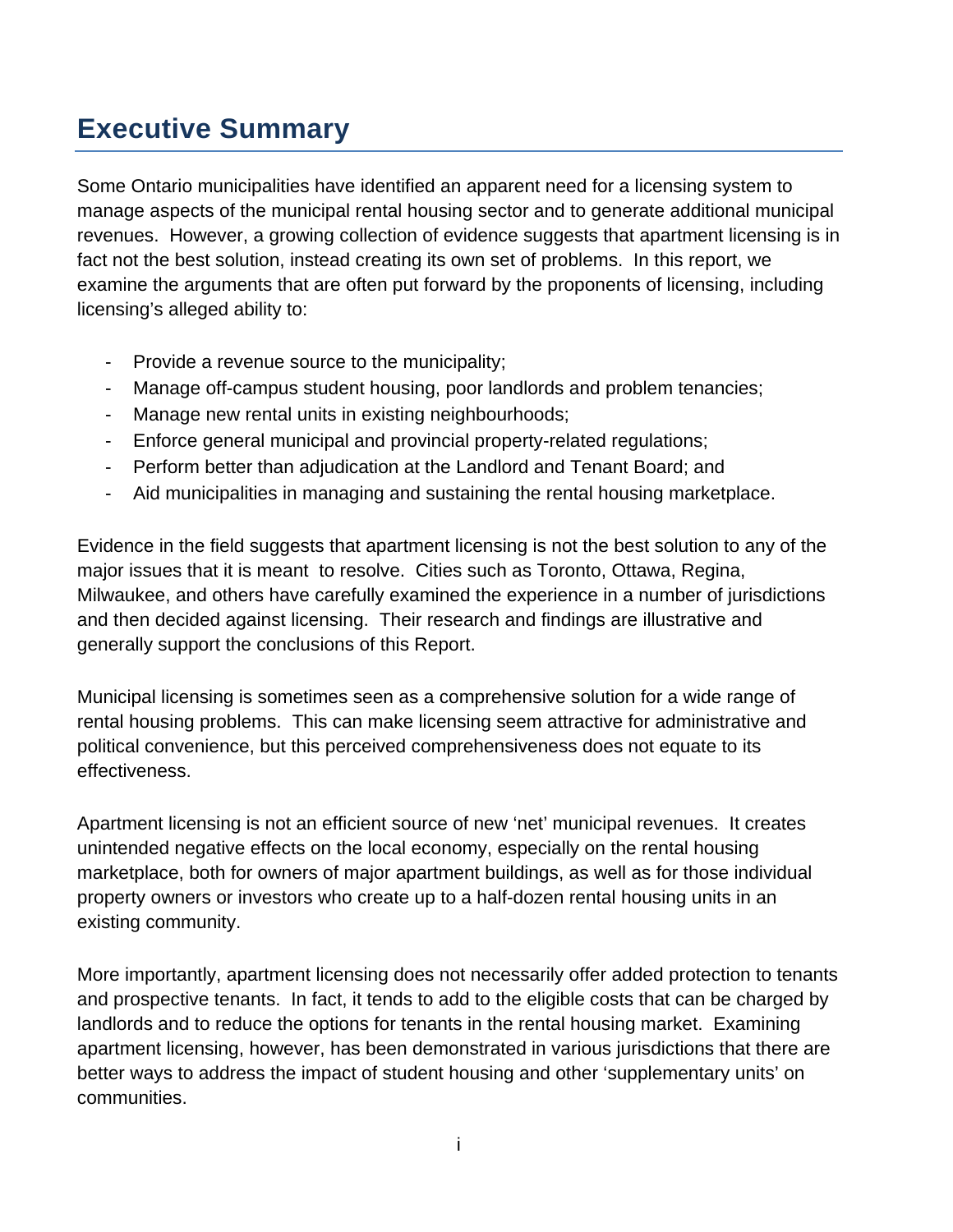Within the existing range of municipal and provincial powers, there is an extensive set of tools for addressing the problems in the rental housing sector, although effective implementation has required 'new learning' in some cases. A number of progressive municipalities are taking new and creative approaches to monitoring, inspection and enforcement by targeting problem areas and issues in the rental housing field. The evidence demonstrates that the existing regulatory regime can work well and at a more reasonable cost to taxpayers, especially if implemented effectively and in collaboration with apartment owners, tenants, neighbours and post-secondary institutions, and with support from local elected representatives.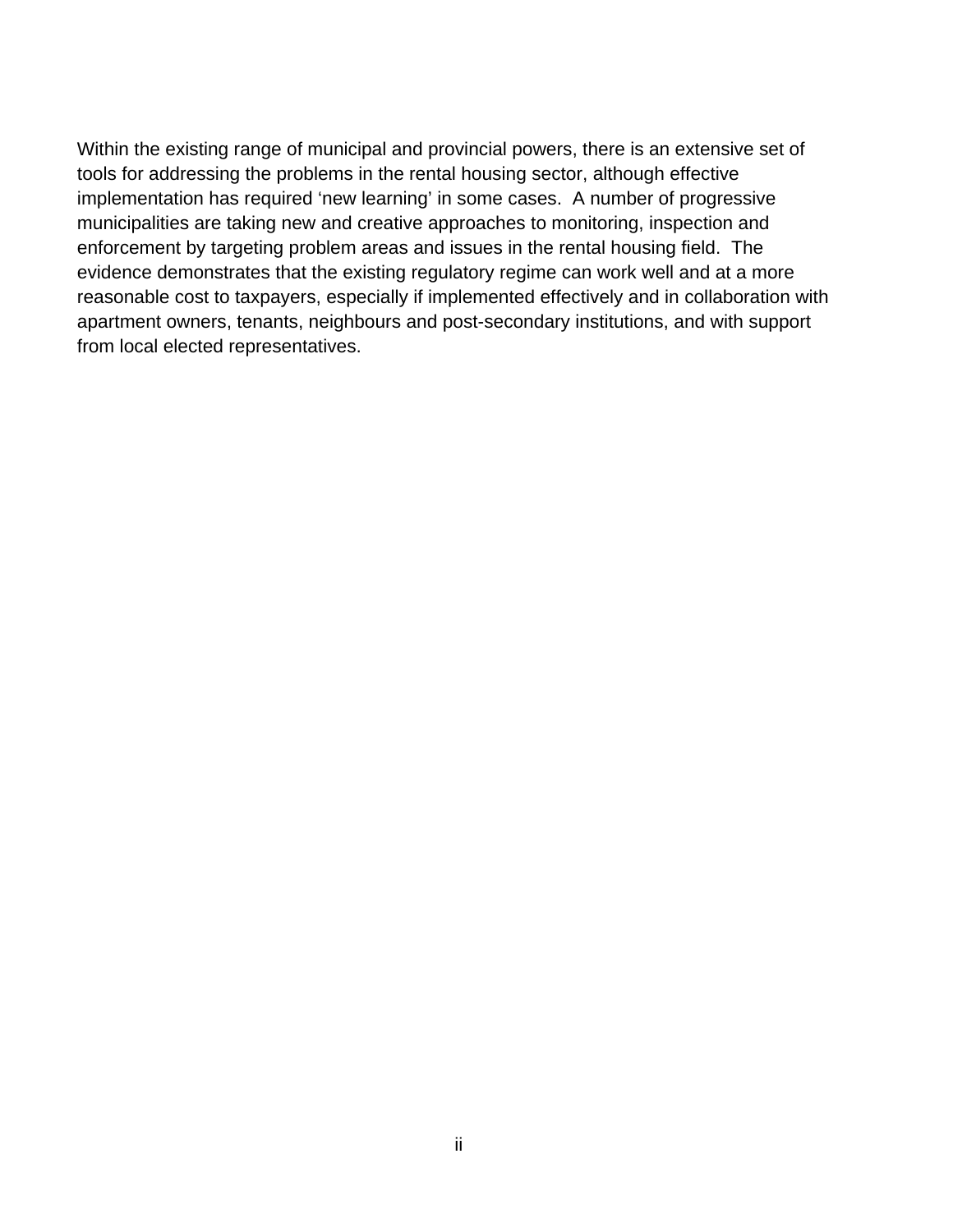# **1. Introduction**

## Economic and Fiscal Context for the Apartment Licensing Discussion

On January 1, 2007, as part of its response to municipal concerns about the municipal fiscal position, the Ontario Government gave municipalities across Ontario the authority to impose a range of new levies on residents and businesses. The levies allowed for municipal taxes on car registrations and residential home sales, and a variety of new licensing fees. These new 'revenue tools' were designed to offset the increasing burden of property taxes on businesses and residents, including the tax burden borne by tenants through their monthly rental payments. In fact, one 'revenue tool' directly affected those tenants: the new ability of municipal governments to impose a fee-based licensing regime on the owners of residential apartment units.

In practice, many of these "revenue tools" proved to be of limited fiscal value and a number proved to be both controversial and without much prospect of community acceptance. In some instances, the fees and regulatory regimes that they imposed would have had the effect of discouraging investment or raising costs to businesses. Despite the prospect of new revenues, municipal councils were eager to see increased economic activity in communities hard-hit by the 2008 economic 'crash' and its aftermath. Municipalities understand that private investment decisions respond to incentives and disincentives, especially when investors have other options. In the case of rental housing investments, whether by individual home-owners with one or two rental units, or by commercial rental housing corporations, added cost and regulation in one municipality has predictable effects on investment decisions and on allowable business-related costs imposed on tenants.

An important consideration by many municipal councils was the rising cost of housing, especially for those most affected by the recession and the 'jobless recovery'. Municipal councils wanted to see investment in new housing construction and residential redevelopment, as well as in regenerating existing housing stock. High on the list of many municipal councils was maintaining and refurbishing the inventory of social housing projects for which they were now financially responsible. Both apartment owners and municipalities were facing the same economic realities, but municipal councils wanted to invest in their aging social housing portfolio and to encourage similar investments by those serving tenants within the larger, private-sector rental housing portfolio.

More recently, some municipal councils have looked beyond simply refurbishing social housing to identify ways in which social housing assets could be leveraged to offer greater diversity, choice and economic sustainability through redevelopment. Recognizing the need to evolve with the economy and the market it serves, the private-sector has been looking at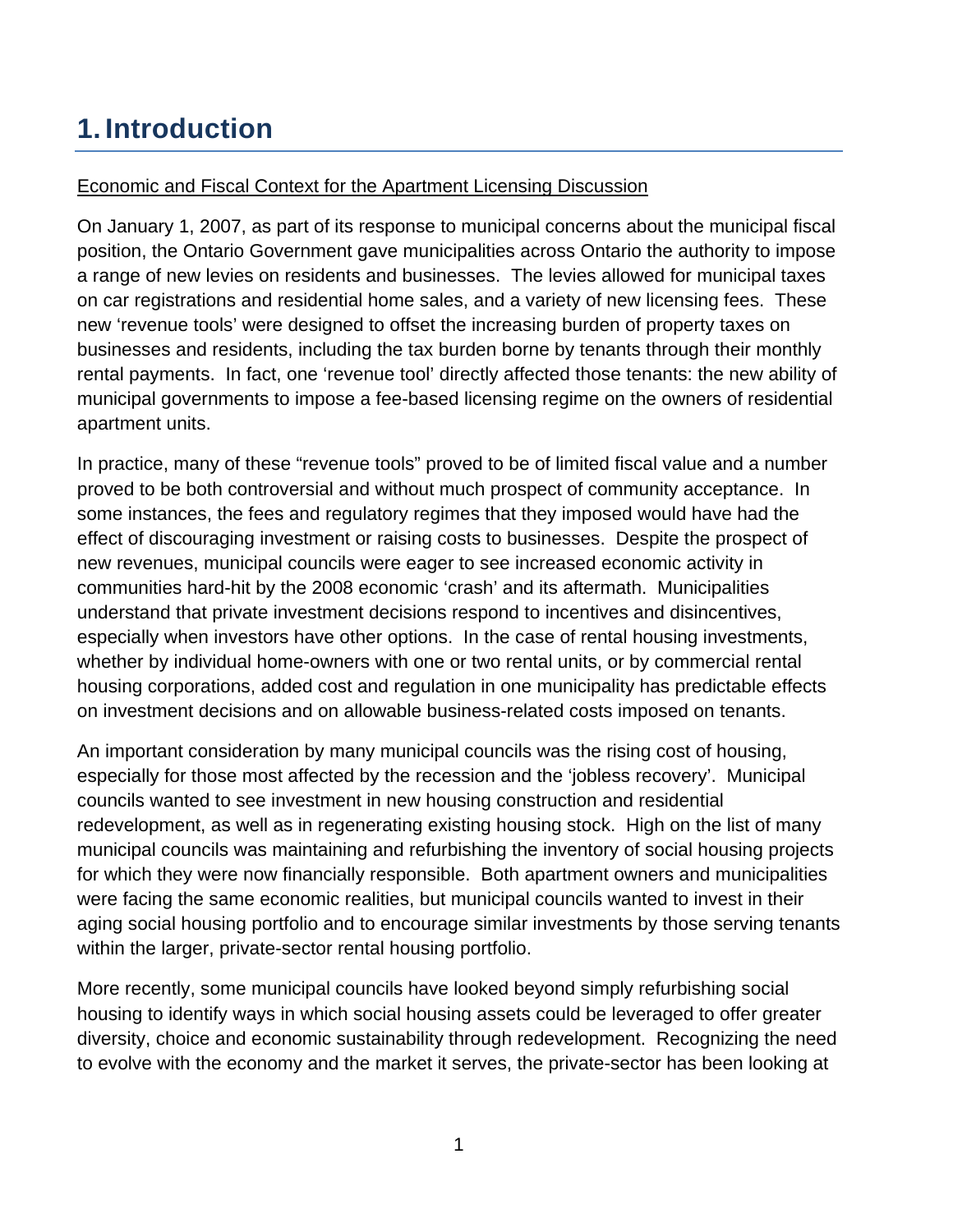similar opportunities, as it has done historically, to try to meet the rental housing needs of the full-range income groups and the diverse needs of tenants.

### The Regulatory Context

In the turbulent, unregulated *laissez-faire* economy of 19<sup>th</sup> century Ontario, the ability to regulate and license markets and commercial activity was one of the first pieces of legislative authority granted to municipal governments. The law governing tenants and landlords is much older, but over time, municipal councils have been drawn into that legal arena on various levels, from broad planning and zoning policy, to councillors being asked to resolve individual and neighbourhood complaints relating to residential tenants or landlords. Indeed, municipalities currently find themselves not only as market 'referees', but indirectly and directly playing the role of 'landlord' and apartment owner for their social housing portfolio.

Despite this history of commercial licensing and municipal landlord-tenant involvement, Ontario's economy and its regulatory environment have dramatically evolved since the 1970s. For their part, the Governments of Canada and Ontario and their agencies developed a tight network of regulations that overcame the patchwork of municipal regulation that matured in the last century (for example, with every city having its own distinct building code and separate regime of trades licensing). A universal Ontario building code and fire code, and standardized rules on everything from electrical and plumbing installations to workplace safety and technical qualifications now ensure broad-based predictability, evidence-based standards, and economies of scale for business and consumers whose daily lives are not constrained by municipal boundaries. Ontario landlordtenant legislation is well established and generally more consistent in its application, particularly with a recent bolstering of tenants' rights.

In this environment, many municipal governments have reduced their costly and diminished role in commercial regulation and other previously licensed matters – from barbers to bicycles. Municipalities across Ontario now license fewer trades and commercial activities, thereby reducing the red-tape and costs associated with doing business in their communities. In developing their de-regulation agenda, many municipalities also discovered that the original case for regulation may have had more to do with reducing unwelcome local commercial competition than any protection to the public.

To add incentive to this 'disentangling' of responsibilities, municipalities found that despite the Province's offer of 'revenue tools', few licensed commercial activities could support a level of fees sufficient to recover the municipal costs incurred to administer them effectively. In many cases, they found that the cost-benefit equation for licensing worked well only where the municipality administered Provincial or Federal regulations, such as the Ontario Building Code, or enforced provincial offences under the Provincial Offences Act, or as part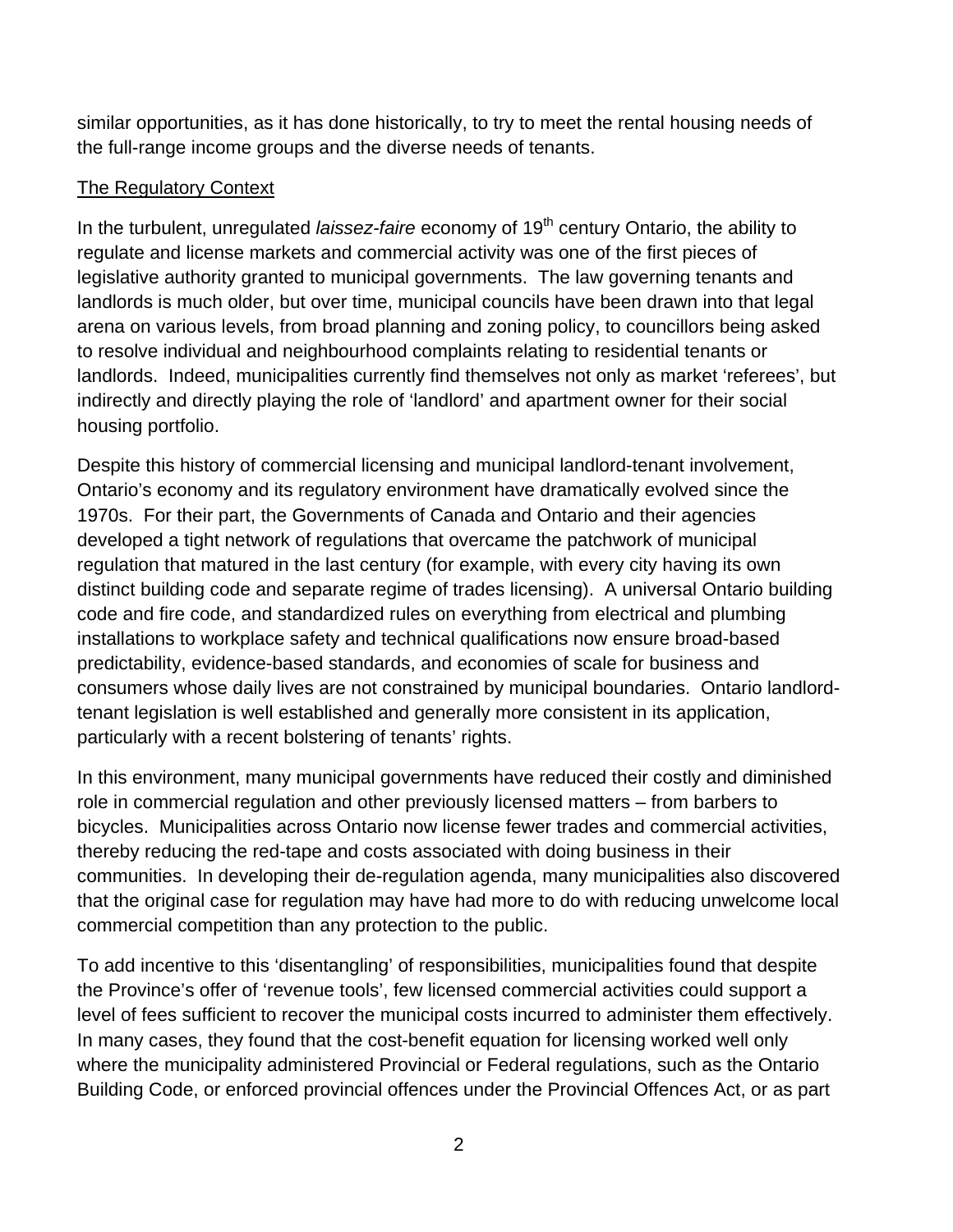of a broader development control and inspection process under the *Planning Act* and the *Development Charges Act*. Only where the underlying reason for the licensing has little to do with the revenue from fees – such as adult-entertainment licensing or taxi licensing – have municipal councils seen a continuation or expansion of licensing to serve a public purpose, regardless of municipal cost-recovery.

### The Housing and Community Context

Despite the broader trends away from licensing, in the field of residential tenancy, licensing may be seen as a potential solution to one of a range of challenges facing a municipal councillor.

In some communities, apartment buildings form a concentrated and significant part of a neighbourhood's population. These large and medium-sized residential apartment buildings and complexes produce a predictable 'menu' of community and tenant complaints – some directed at landlords, others directed at other tenants, and some directed by other, neighbouring community members at both tenants and landlords. Condominium buildings with extensive absentee-investor ownership seem destined to follow a similar pattern.

In other neighbourhoods, smaller-scale residential apartments and rented 'flats' in singlefamily homes generate a different range of concerns. Often, concerns relate to overburdening the parking arrangements or generating noise and traffic. In some cases, the tenants represent a concentration of a particular type of clientele, like post-secondary students, or those regularly dependent on community health or social support services, or tenants who are in some form of transitional housing – and these specialized clienteles may generate specific types of neighbourhood concerns, ranging from adequacy of public transit and disability accommodation, to fire safety and police-calls.

In some cases, individual municipal councillors may hope that municipal licensing will be a way to address shortcomings they perceive in the existing municipal and governmental regulatory network, or as a vehicle to raise the local standard above the universal Provincial standard. From an administrative perspective, licensing may be seen by some as a mechanism to create a 'funnel' or 'gateway' to engage other, more diffuse or less aggressively enforced regulatory activities (both local and beyond). Financially, some see licensing requirements as a 'net' to capture development charges, zoning levies, and building permit fees that might otherwise go uncollected.

Some who oppose rental housing of a particular type or in a particular location may view licensing as a potential tool to stop it altogether. In Ontario, however, the municipal licensing power is understood to be a tool for regulating a legitimate business activity – not for banning it outright. Past efforts to use licensing as a substitute for land-use planning tools or to preclude, rather than regulate, legitimate commercial activity have generally been unsuccessful when challenged.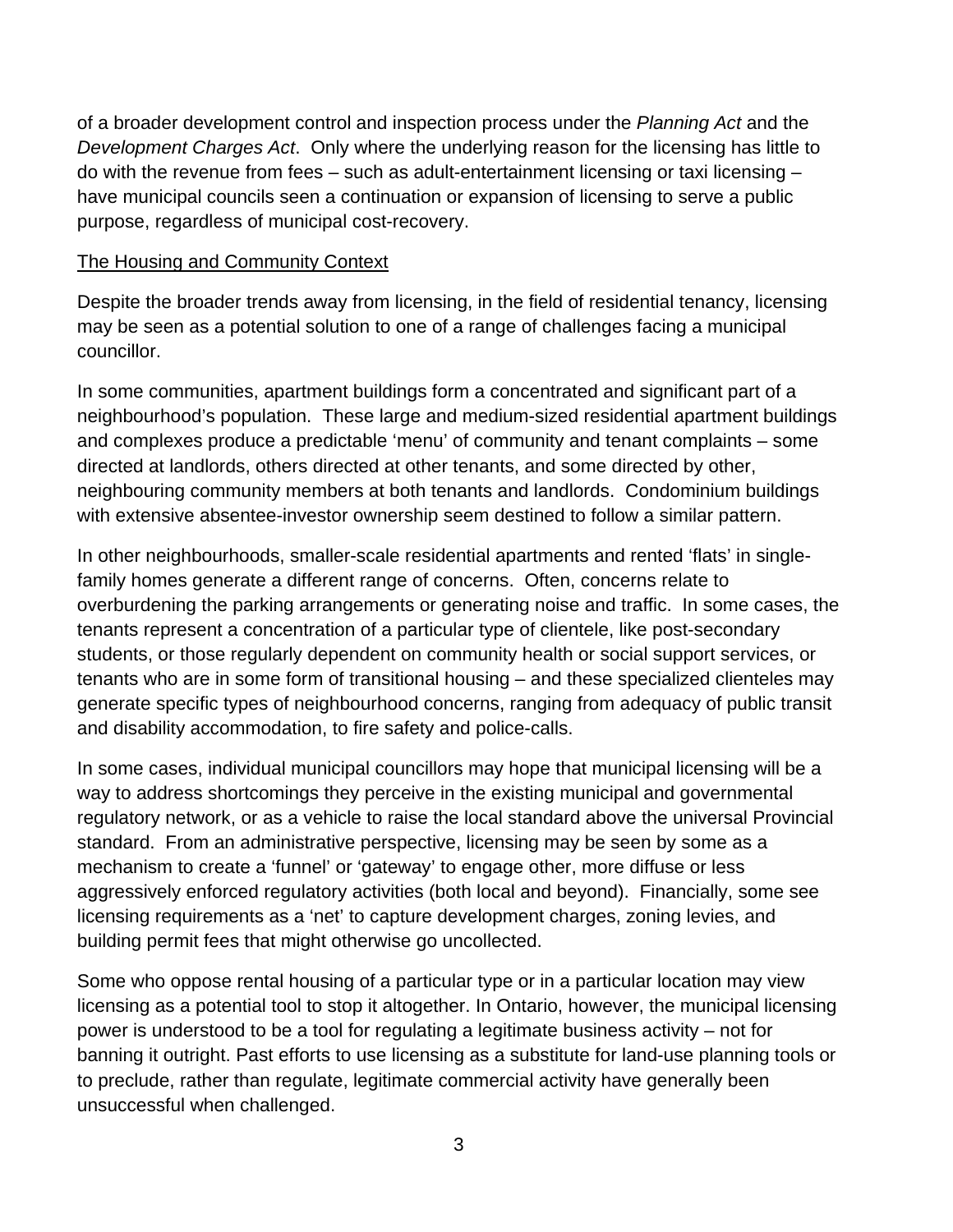Finally, we all recognize that a healthy rental housing market is an important community resource and economic asset. But since the time of Dickens, landlords know that they must earn respect and understanding from an often disengaged and sceptical public, as well as directly from their tenants.

To other players within the civic domain, apartment licensing might seem like a way to more fully deploy existing municipal inspectors and clerical staff (or to add to their numbers or their job-security), or to interpose municipal regulation in order to gain leverage to press community or tenant complaints being fielded by municipal council members. To some lessreflective analysts, apartment licensing fees may even seem to be a source of money for municipal coffers from a commercial sector which appears to have few choices and few supporters.

## **What problems are we trying to solve?**

While apartment licensing is a single prescription, the symptoms apartment licensing attempts to address are quite varied. Evidence-based analysis suggests that a single solution that addresses a range of complex and often unrelated problems may not be the best solution for any one of them, as well as creating unintended consequences. As H.L. Mencken famously said to New Yorkers in 1917: *"There is always a well-known solution to every human problem — neat, plausible, and wrong."*

### *Which apartments are we discussing – big buildings, small-scale units, or everyone?*

The "*what problem are we trying to solve*?" question is particularly notable in the discussion of apartment licensing and in looking at the experience of municipalities throughout the Province and beyond. In a number of cases, municipal councils have recognized that licensing is a 'big gun for small prey' and have attempted to narrow its focus.

A number of municipalities have seen the issue of apartment regulation as an issue of managing complaints related to large, multi-unit apartment buildings and apartment-complex communities. The City of Toronto, for example, focused its attention on buildings with more than six residential units. Other cities, such as those concerned with the neighbourhood impact of off-campus student housing, were not concerned about multi-unit apartment buildings: their focus was on a policy examination of single rental units, boarding houses, and small-scale ("walk-up") apartment blocks, such as six-plexes and four-plexes.

Not surprisingly, the type of licensing that aims at apartment complexes (and the issues that such buildings generate) may not be appropriate for in-home supplementary rental units, and vice versa. However, like anyone in business, apartment owners understand the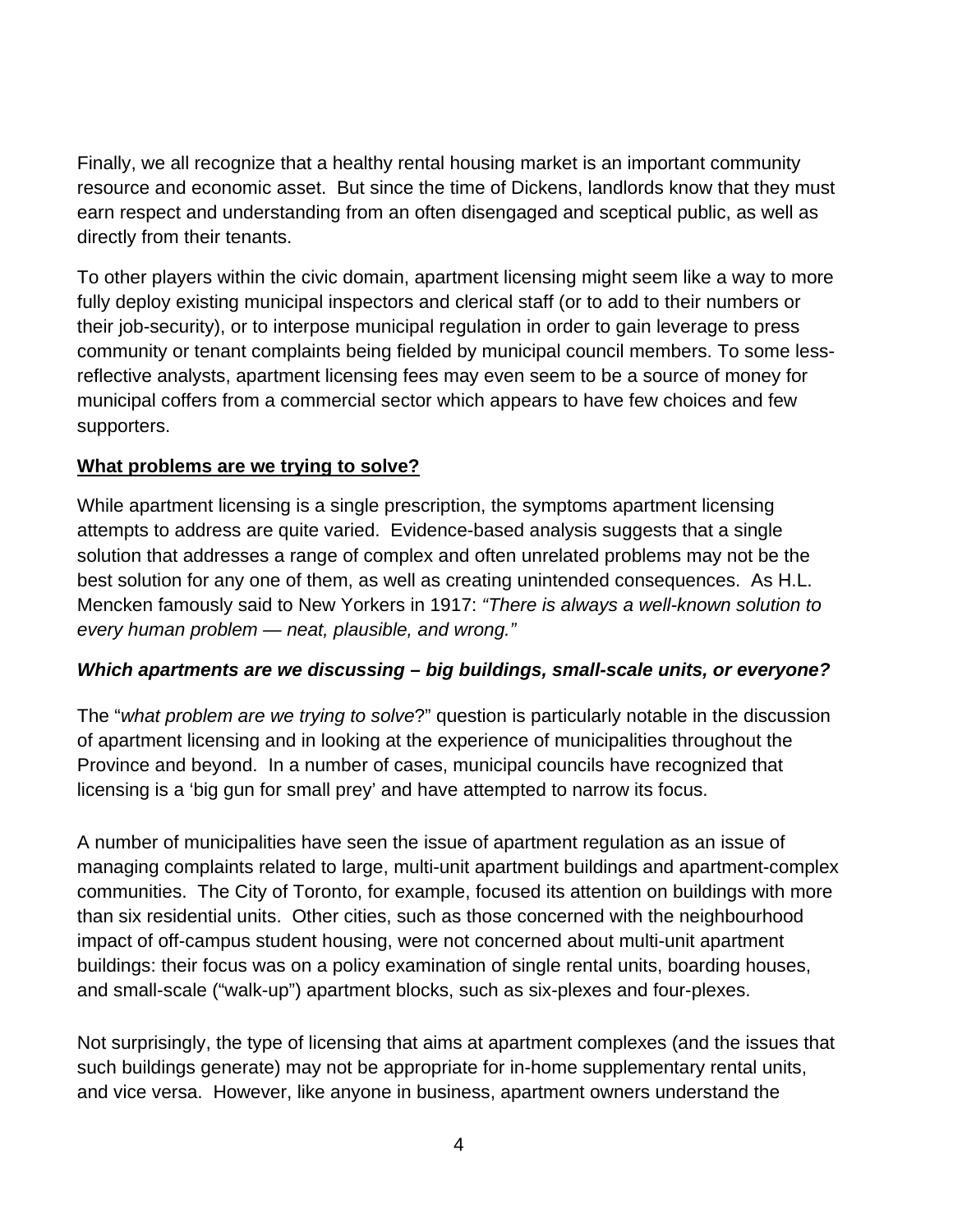significance of 'precedent' and policy 'creep' in any discussion of new regulation and new fees. Assurances that the target is elsewhere may not be sustained over time and in the hands of successor decision-makers – or where rising costs can be recovered from a wider group. Responsible municipalities recognize that it is important to ensure that any encroachment on the rights and opportunities enjoyed by property owners are fully justified.

*It is important to ensure that any encroachment on the property rights and business opportunities enjoyed by apartment owners are fully justified by evidence, restrained in their reach, and sustainable for landlords, tenants and taxpayers.* 

## **What's the case for apartment licensing?**

On examination, there are a number of different arguments put forward for municipal apartment licensing, reflecting the ambiguity of the case for a comprehensive licensing regime. Looking at the evidence from a variety of communities across Ontario, there are a number of reasons (not all mutually exclusive), why municipal councils have considered apartment licensing. Among those reasons, seven appear to be the most prominent.

### *New Revenues*

1. A municipality needs new revenues to offset the burden of increasing property taxation on residential taxpayers and businesses. It is anticipated that licensing will generate new municipal revenues, and may prove effective in capturing 'missed' development charges, building permit fees and planning levies associated with creating new (or 'discovered') apartments in existing residences. Discovering 'new' units would also allow new units to be reported to the Municipal Property Assessment Corporation (MPAC), adding taxable assessment to the municipal and school board tax rolls.

### *Off-campus student housing*

2. In some cities, the impact of student housing on the neighbourhoods surrounding postsecondary institutions requires special attention. Off-campus student housing generates complaints that run the gamut from noise, parking infractions and police-calls, to concerns about the uncontrolled creation of informal or even sanctioned supplementary residential units, or the conversion of single-family homes into rooming houses and multiplex residences without adequate approvals or safety inspections.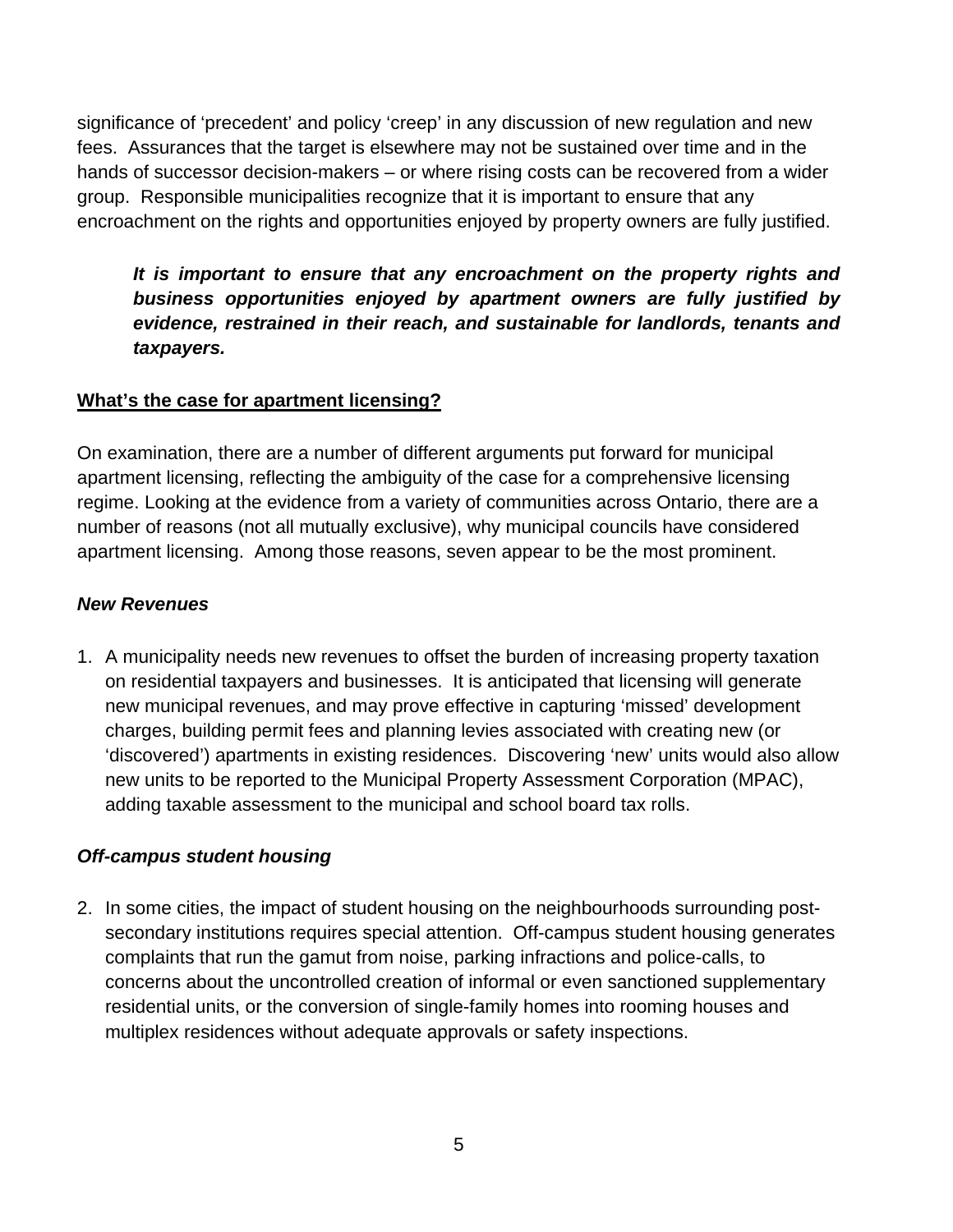### *Poor landlords and problem tenancies*

3. The pattern of complaints from residents in some major apartment buildings seems to argue for more municipal standards, or at least more vigourous enforcement of existing and potentially new municipal regulations. Some municipalities feel they are unable to address the few 'bad actors' among major apartment landlords and tenants. Many small-scale units and older apartment buildings seem to have physical shortcomings that landlords are unable or unwilling to address to the satisfaction of neither tenants nor those to whom tenants bring their concerns (e.g., municipal authorities). Despite property-standards by-laws and a network of construction-related codes, enforcement often appears ineffective.

Landlords and civic authorities also seem to have problems dealing effectively with dangerous, disruptive or extreme-nuisance tenancies (including fire-safety problems associated with hoarding; the spread of pest infestations, like bed-bugs; chronic noise complaints; exotic and problem pets; prohibited or illegal activities; etc.).

### *New rental units in existing neighbourhoods*

4. In some parts of a municipality, there may be an extensive and / or rapid increase in the volume of supplementary apartment units in single-family homes and in-filling with new duplex and multiplex units (e.g.,"quads" and six-plexes). Other neighbourhoods are seeing non-residential buildings re-purposed for residential use, either legally or informally. All of these patterns have an impact on adjacent single-family neighbourhoods, some of which were not designed to support this intensity of residential use.

### *Ineffective local enforcement*

5. While there are many municipal and provincial regulations and policies in the housing and property-standards field, too often they seem to be ignored in practice or inadequately enforced. Civic inspection and enforcement seems to be on a 'complaints' basis and enforcement appears to be largely ineffective against persistent or repeat offenders. (It is also claimed that the *Residential Tenancies Act, 2006* restrictions on access to units by landlords and others make civic inspections uncertain, episodic and time-consuming). Some suggest that inspection staff could be deployed more effectively, or even supplemented, to 'police' these problems and to enforce regulatory standards, but many municipalities claim they have insufficient staff or are cutting back on staffing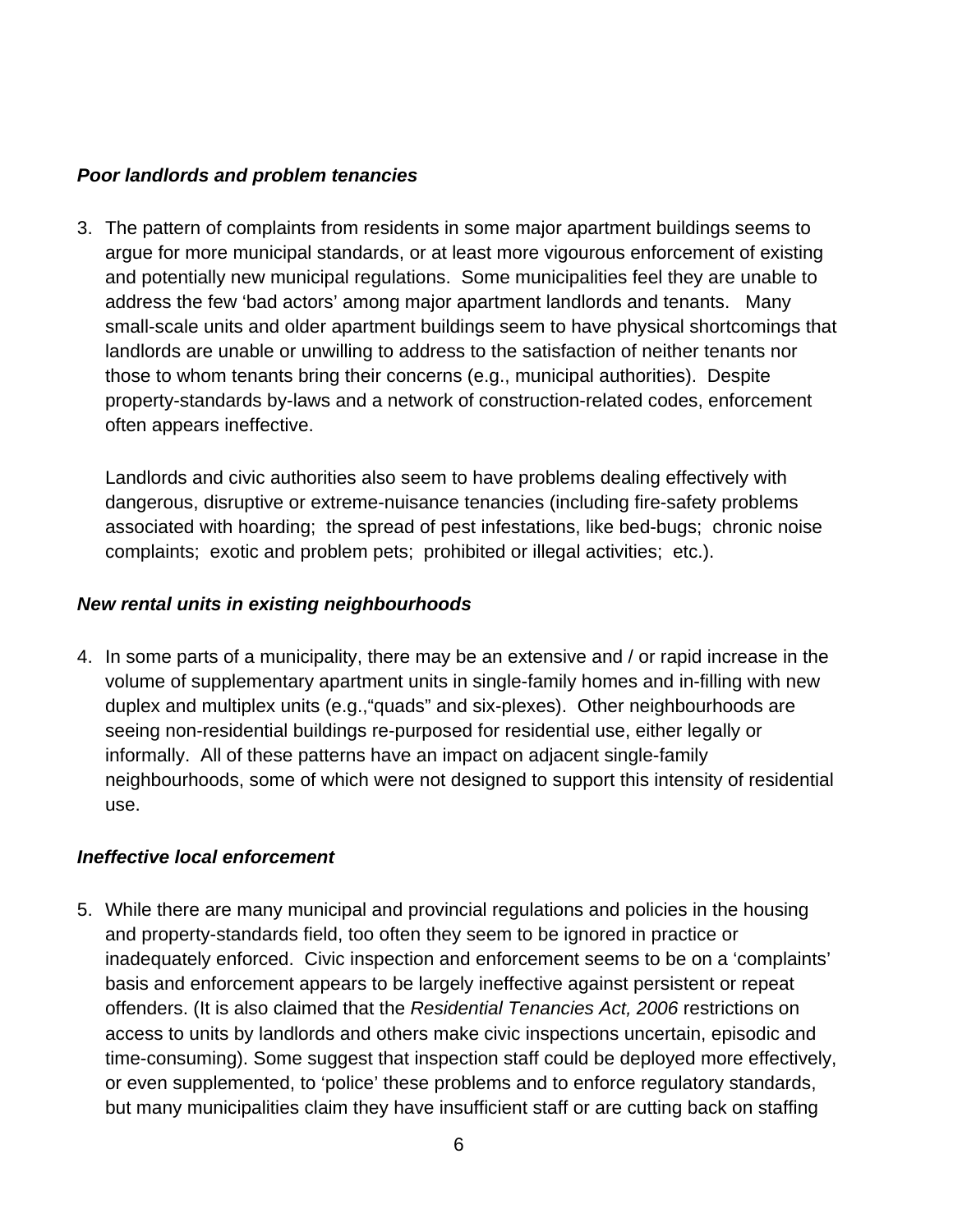levels.

## *Enforcement by the Landlord Tenant Board – too costly for tenants?*

6. The *Residential Tenancies Act* and the Landlord Tenant Board (LTB) processes are seen by some as expensive and inaccessible to tenants as a remedy.

## *Existing rental housing marketplace not working for tenants*

7. Finally, despite low interest rates, some municipalities are concerned that they are not seeing enough 'new supply' of rental housing – especially affordable rental housing – in their communities, thereby justifying increased regulatory 'protection' to existing rental stock. Many city governments are also worried about the negative 'Vital Signs' impacts of segregating low-income households in those areas where the limited supply of older, less-expensive rental housing is often concentrated.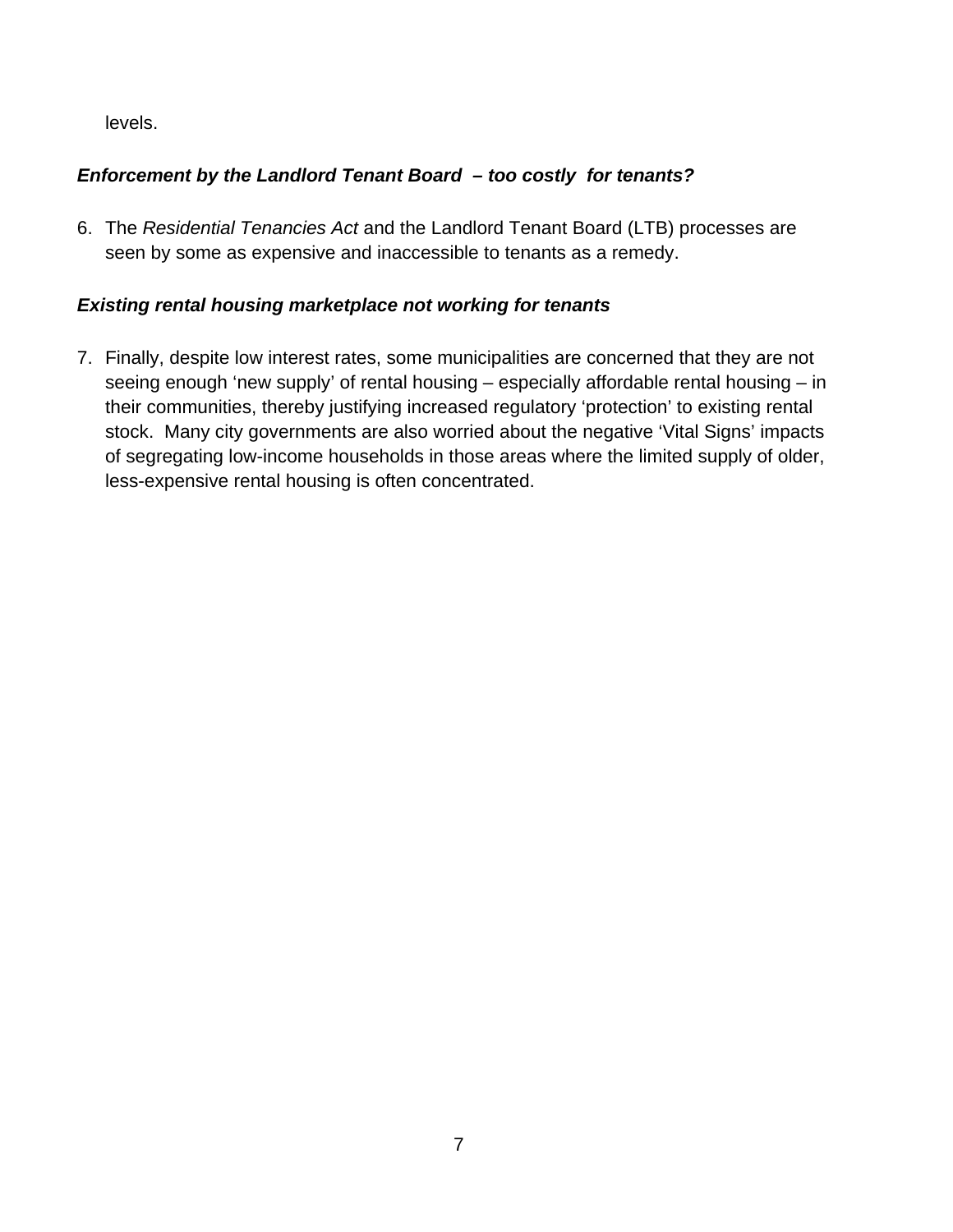## **2. Analysis: What does the evidence say?**

### *1. New revenues?*

Does apartment licensing really represent a significant new net revenue source? Is it "profitable" for the municipality?

\_\_\_\_\_\_\_\_\_\_\_\_\_\_\_\_\_\_\_\_\_\_\_\_\_\_\_\_\_\_\_\_\_\_\_\_\_\_\_\_\_\_\_\_\_\_\_\_\_\_\_\_\_\_\_\_\_\_\_\_\_\_\_\_\_\_\_\_\_\_\_\_

In weighing a decision on any new tax or revenue-producing scheme, such as licensing, responsible public decision-makers try to meet certain basic tests.

First, the revenues should justify the expenditure incurred to collect them. If the cost of implementation and administration consumes a substantial portion of the realized or projected gross revenues, other measures should be considered. In some instances, it is possible to reduce costs by shifting a substantial part of the burden of administering the tax regime from the taxing authority to the taxpayer, as in the case of individual and corporate income tax filing. In other cases, the general cost of enforcement can be avoided by being applied selectively. This occurs where there is little cost to establish the regime, but substantial fine-revenues for specific non-compliance or repeat offences, such as parking by-laws or traffic offences.

Unlike other 'taxes', however, licensing is usually comprehensive by its nature and therefore requires individual processing by licensing and inspection staff and an equivalent fee from each applicant to cover the overhead cost of administration and enforcement. As a result, licensing cannot usually achieve these tax-efficiency goals, unless it is targeted on activities that are narrowly focused and commercially profitable. Licensing becomes more profitable if there is an annual renewal fee, for which little processing or assurance is required. Such annual fees are difficult to justify if most of the 'value' in licensing is created at the point of the initial application. Most fees for residential purposes – development charges, building permits, zoning applications – are paid once, for the initial approval.

Second, a licensing regime should avoid side-effects that increase costs elsewhere, or create negative incentives or unwanted disincentives. Taxes and fees that are economically damaging ultimately undermine the fiscal basis of government activities. They can also defeat other policy goals, like producing affordable housing, attracting new economic activity, or supporting low-income families.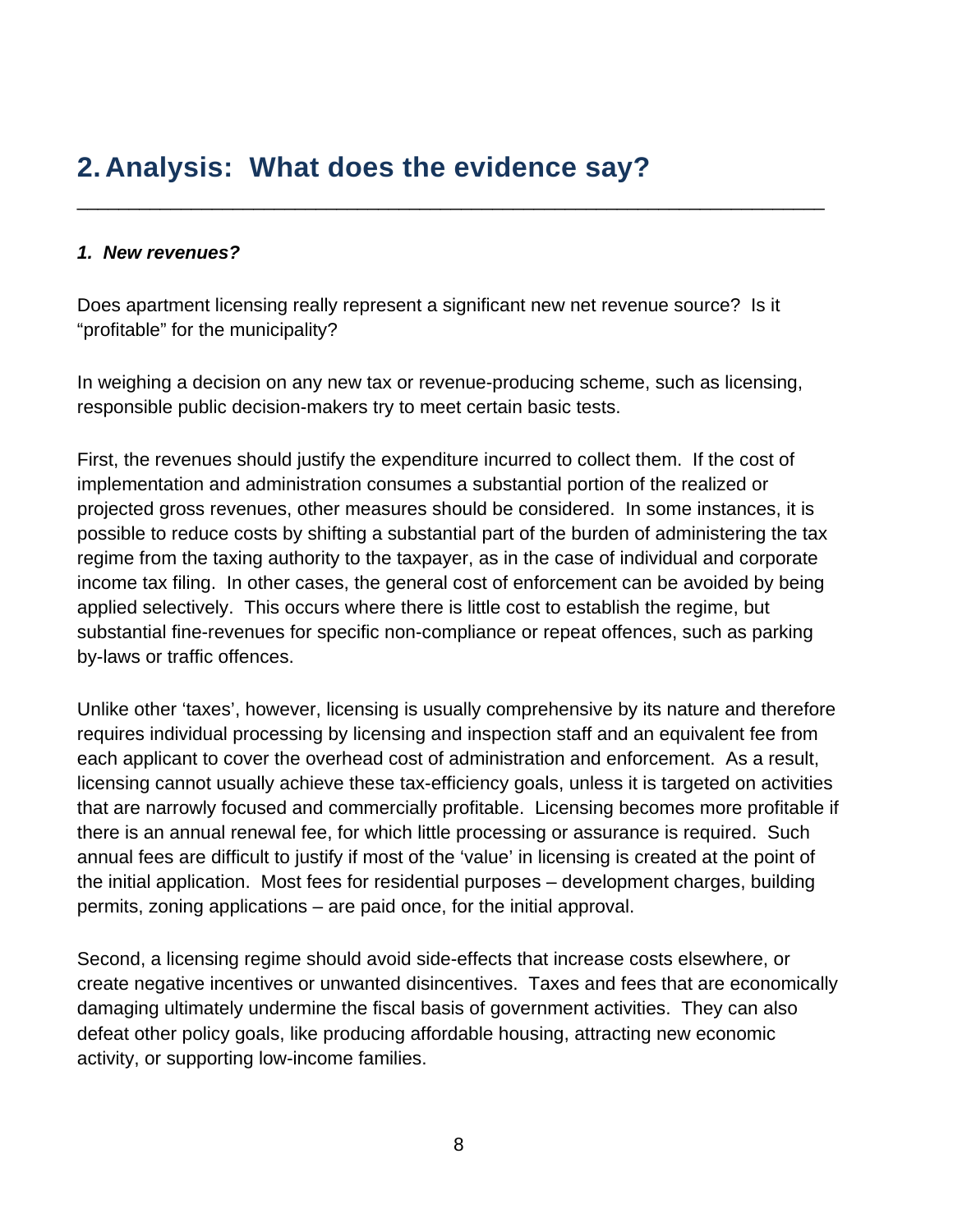Third, a licensing regime should place the financial burden on those that it targets. If a tax, a licensing fee or a compliance cost can readily be passed along to another party, it creates unintended costs for members of society who, in many cases, are not in the best position to absorb them. Some types of licensing permit the costs imposed on the licensee to be passed along to a wide customer base, so the individual impact is not great (like taxi passengers). However, in the case of apartment licensing, an annual per-unit fee is predictably passed along directly, in the form of increased rents to individual tenants.

Fourth, broad-based licensing should not be an indirect surrogate for direct action on matters or parties that require specific monitoring and enforcement. *Unless the consequences are grave, a public authority should not impose burdens on the many to 'capture' the few.* Licensing has the effect of requiring a more comprehensive approach than might otherwise have been required; its inherently higher costs and lower net-revenues will generally result from that comprehensive approach.

The analysis (or subsequent experience) of municipalities appears to suggest that with all-in costs, apartment licensing is a break-even proposition at best, and then often only if applied with recurring high fees and light or very selective enforcement.**<sup>i</sup> /** Additionally, some municipalities (which adopted licensing) have conducted cost-benefit analyses that have completely ruled out the option of using existing tools and have chosen simply to analyze different methods of implementing a new municipal licensing program. This obviously avoids a more productive discussion and public debate of the best solution, including alternatives to licensing.

The recent experience of the City of London ON is illustrative. Since 2010, the City has spent an average of \$400,000 per year in administrative staff costs, for total of \$1.2 million over past three years. The fees collected from the licensing program were just less than \$80,000, resulting in part from phasing needed to overcome community opposition and from widespread non-compliance. Of the estimated 12,500 London rental housing units requiring a license under the bylaw, fewer than 2,000 were registered. Evidently, many have gone "underground", based on the City staff's evaluation. To respond to this mismatch between original projected licensing revenues and actual fee-paying compliance, City staff sought a 13.9% increase in the by-law enforcement budget in 2013, as well as an increase in landlord licensing fees.**ii/** A similar pattern emerged in the City of Waterloo. Low compliance and fixed-costs for expanded inspection staffing seem to lead to steady pressure on councillors to increase the fees and to widen their application, in order to reduce the budgetary burden of the new licensing regime.

There is some potential for licensing to generate additional indirect municipal revenues by triggering other levies and fees, to comply with existing ordinances (both new and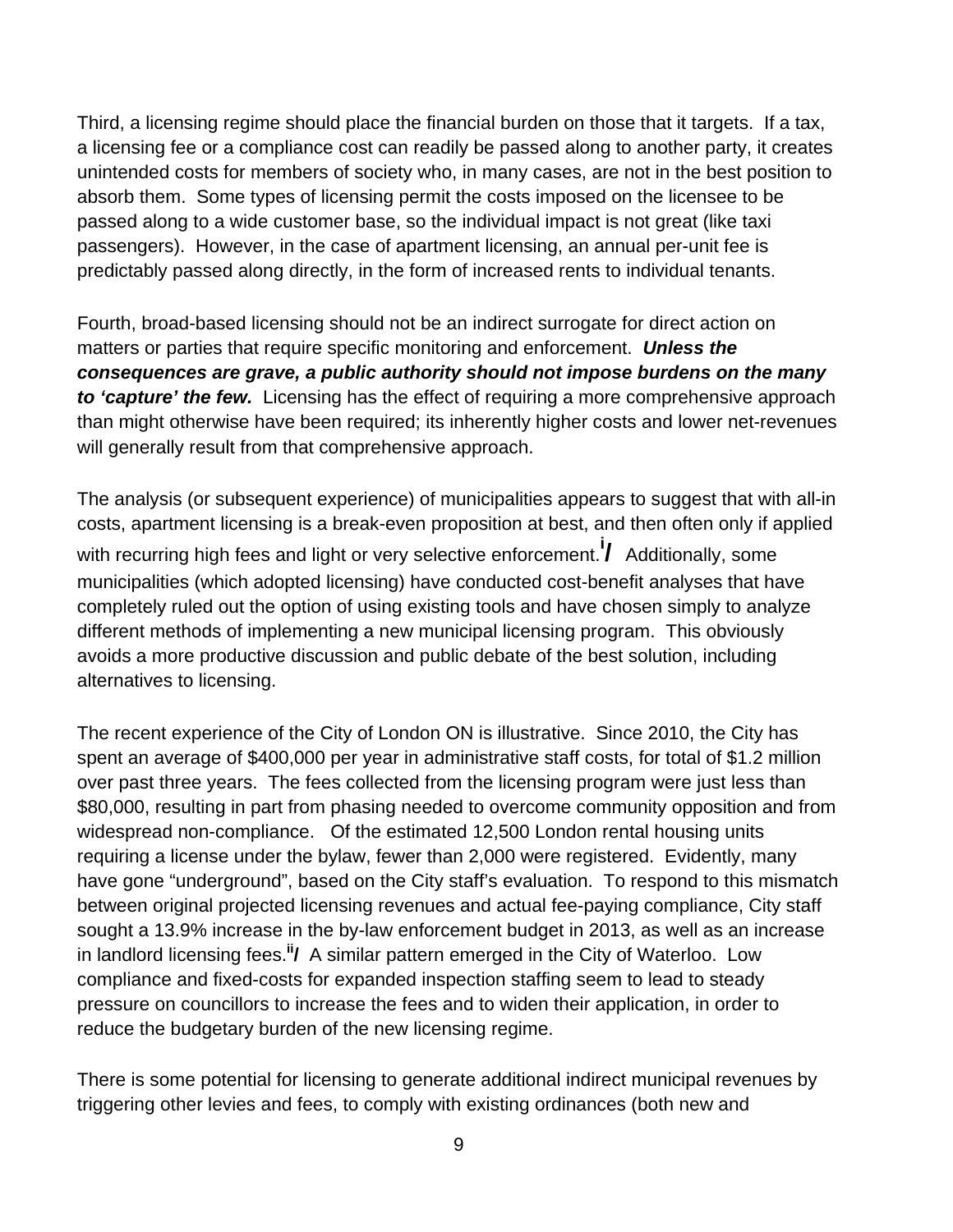retroactive). Licensing processes, including inspections, can lead to capturing 'missed' development charges, building permit fees and planning levies associated with creating new apartments in existing residences or in small-scale properties, where re-zoning is required. Discovering 'new' units would also allow them to be reported to MPAC, adding taxable assessment to the municipal and school board tax rolls, if in fact a licensing system increases the reporting of new units. These financial risks to small-scale apartment owners may account for the municipal staff reports indicating that apartment licensing has 'evasion' rates of at least 35% and perhaps close to 50%.

However, there are significant public policy questions associated with confronting existing and prospective small-scale apartment owners with significant costs. Rather than producing more revenue, an equally likely outcome might be widespread discontinuation or abandonment of small-scale apartment units, and an incentive to condominium conversion, with a resulting loss of rental accommodation and increased costs to tenants. Given the non-fiscal objectives of apartment licensing, including protecting tenants and the supply of affordable rental accommodation, the 'treatment' may well be worse than the 'ailment'.

## *2. Off-campus student housing*

The impact of student housing on the neighbourhoods surrounding post-secondary institutions often requires special attention. Complaints run the gamut from noise, parking and police-calls, to concerns about the creation of informal supplementary residential units, or the conversion of single-family homes into rooming houses and multiplex residences without adequate approvals or safety inspections.

However, targeting specific populations or specific types of housing with licensing has legal and policy risks. In the cities of North Bay and Oshawa, targeting students through a rentalunit licensing regime was seen as a potentially discriminatory practice by the Ontario Human Rights Commission. In response, those municipalities are developing licensing by-laws that are confined to the neighbourhoods surrounding their post-secondary institutions, which may or may not obviate the fairly obvious criticism that they are still directed at students and at student housing. Student representatives have been active with the Human Rights Commission, challenging such 'targeting' of students.**iii**/ However, to avoid these criticisms and legal risks, the alternative may be to propose wider options that will catch in the net of licensing many communities or types of rental housing that do not need to see this regime imposed on them.

Many cities have developed a more sophisticated and multi-faceted approach to neighbourhoods affected by student-accommodation pressures. Success has been achieved through so-called 'town-and-gown' community committees, involving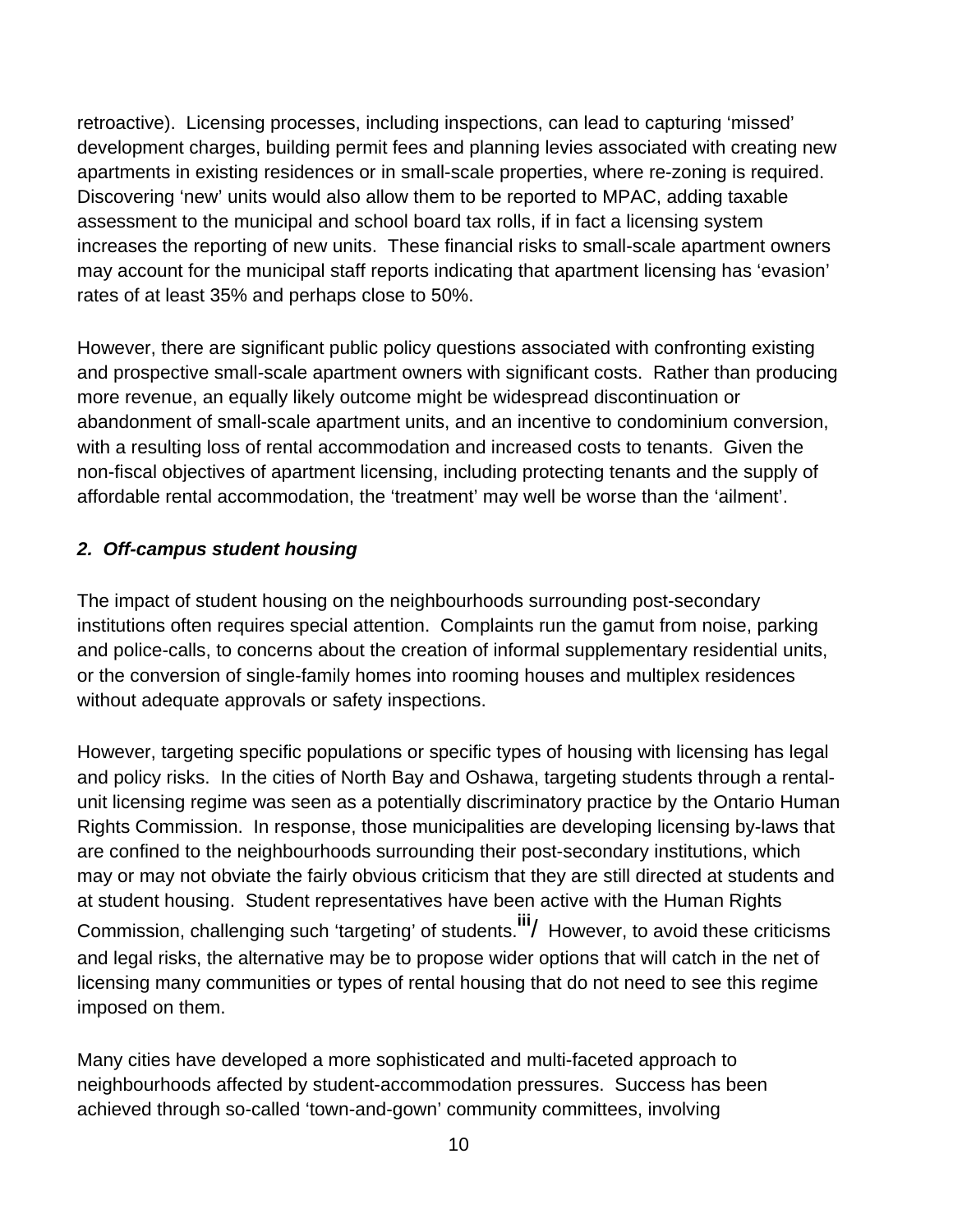neighbourhood leaders, landlords, municipal representatives and university / college officials and students. These directly affected groups can more readily identify specific problems. With the support of the municipality, they try to ensure that ordinance-enforcement and other resources available to the community are brought to bear – to avoid problems and to deal with issues promptly when they occur (including problem properties).

In practice, vigourous enforcement and intensive municipal staff involvement prove to be both less costly and more effective in a defined community, than would comprehensive, geographically extensive, bureaucratic measures like licensing. Custom-tailored results, supported by direct community engagement, inevitably work better than a generic apartment-licensing regime, even if applied to selected geographic areas within the municipality.

## *3. Poor landlords and problem tenants*

Although some would argue for higher physical standards in major apartment buildings, generally the problems are those associated with aging infrastructure and an apparent inability or unwillingness to enforce existing municipal and provincial regulations, particularly against the relatively small fraction of major apartment owners who seem to draw the majority of the complaints. Authorities claim to be unable to address effectively the problems caused by the few 'bad actors' among major apartment landlords and tenants. Landlords and civic authorities also seem to have problems dealing with dangerous, disruptive or extreme-nuisance tenancies (fire-safety problems associated with hoarding; spread of pest infestations (bed-bugs); chronic noise complaints; exotic and problem pets; prohibited and illegal activities; etc.), all of which are governed by existing legislation.

On balance, and with the benefit of pilot-projects ('enforcement blitzes') in several municipalities, these issues appear to have more to do with access and successful, targeted enforcement (against conditions that reflect real risk to tenants and properties), rather than merely inventorying recommended refurbishments to costly, aging infrastructure and similar pro-forma violations. Non-directed, pro-forma licensing and code inspections run the risk of focusing on deficiencies and non-compliance of the sort that many responsible homeowners would innocently find in our own homes. Frequently, broad-scale enforcement devotes too much attention to the easily enforced elements of the regulatory regime, rather than to the difficult, time-consuming and often frustrating pursuit of the more serious cases.

Trade associations can do much to promote standards for their members and to support public authorities in cost-sensitive efforts to ensure compliance with important regulations and ordinances, provided an opportunity to comply or appeal is in place. Voluntary certification programs have been successful in some cities, allowing tenants to discriminate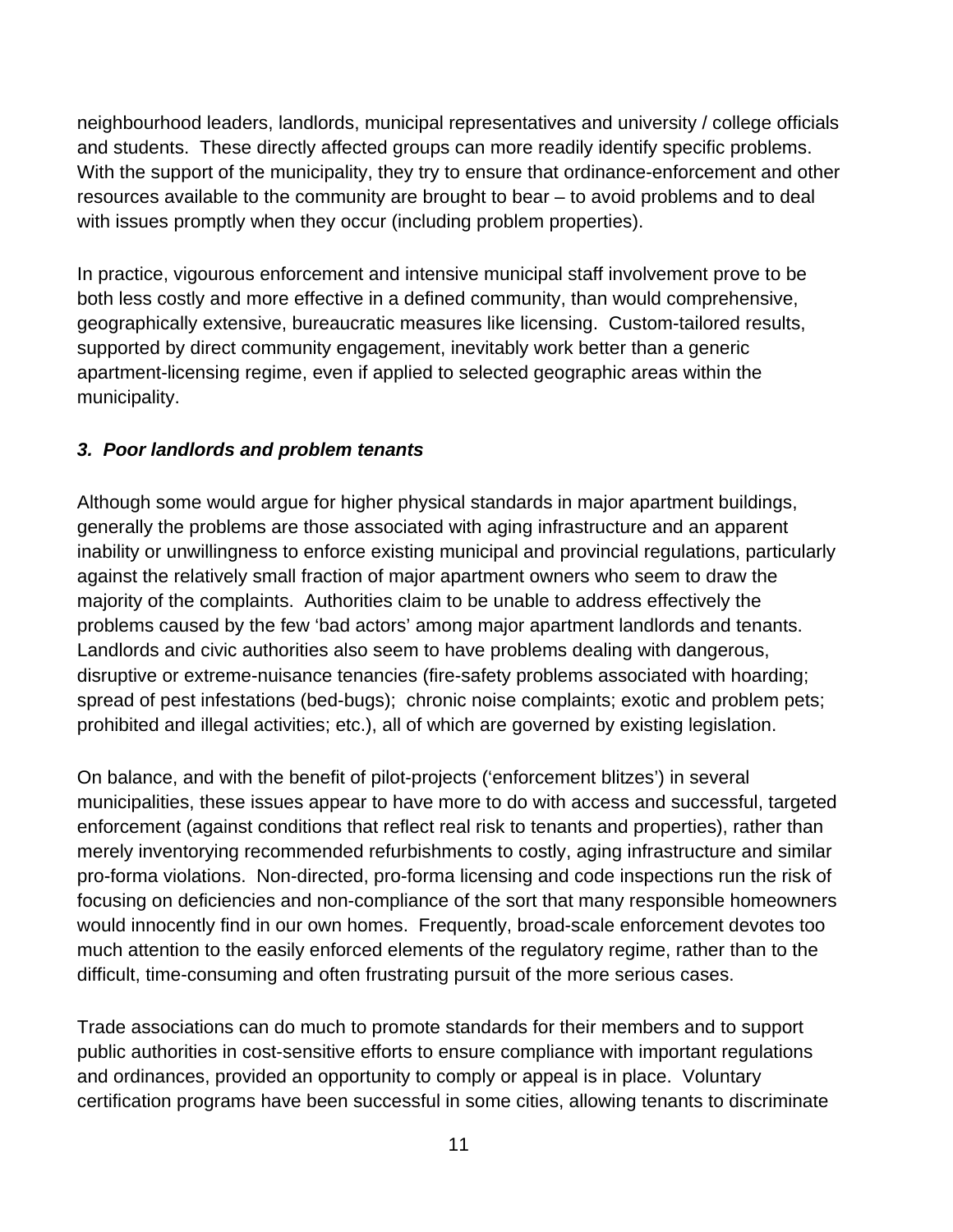in favour of landlords who meet industry standards and advertise their apartments accordingly. In any healthy marketplace, an informed consumer can be a powerful incentive to improve the product offering. If tenants can demand good-quality accommodation for a rent reflective of its cost, responsible apartment owners will respond to that business imperative, rather than leaving units unrented or embracing problematic tenancies.

Industry-sponsored training programs for landlords, along with industry-managed membercompliance / voluntary certification regimes have proved useful. They help to ensure that the reputation of the industry – always a self-interested concern for landlords – is protected from poor performance by the few, who not surprisingly are frequently not members of responsible and reputable rental property owners' organizations.

## *The 'right-of-access' and other legal issues*

Staff reports considering apartment licensing in several municipalities note the challenges associated with gaining entry to rental units for the purpose of ensuring compliance with existing regulations. Licensing was periodically suggested by municipal staff, such as in Guelph, as a deft, pre-condition mechanism that would help to get around the existing restrictions in statute law and common law. **iv**/

Since many municipalities have seen inability to gain access as a significant barrier to effective enforcement, licensing is often seen as a mechanism to compel access as a precondition for offering an apartment for rent. In Hamilton's case, however, staff have pioneered the use of search warrants to ensure their ability to act on complaints or evidence of illegal conversions. Once a rarely used aspect of existing legislation, search warrants have been incorporated into Hamilton's regular enforcement program, as a periodically employed 'last resort'. Even when search warrants are not used, the fact that they are secured on a regular basis has likely encouraged compliance with access requests, and thus enhanced the capacity of enforcement authorities to inspect premises suspected of being non-compliant.

Regardless of this 'process' question, the right-of-access issue may be one that requires review by the Province and municipal authorities, as well as by representatives of landlords and tenants. Among others, the experience of Toronto Community Housing's devastating St. Jamestown fire (arising from a "hoarder" situation) suggests that more needs to be done to allow reasonable access for investigation and enforcement purposes. While no-one wants to have intrusions into their home, multi-unit residential dwelling residents share a common responsibility to ensure that their buildings and their units do not present a risk to the health or safety of their neighbours. If the real problem is not having reasonable access to apartments for legitimate purposes, requesting legislation to permit more reasonable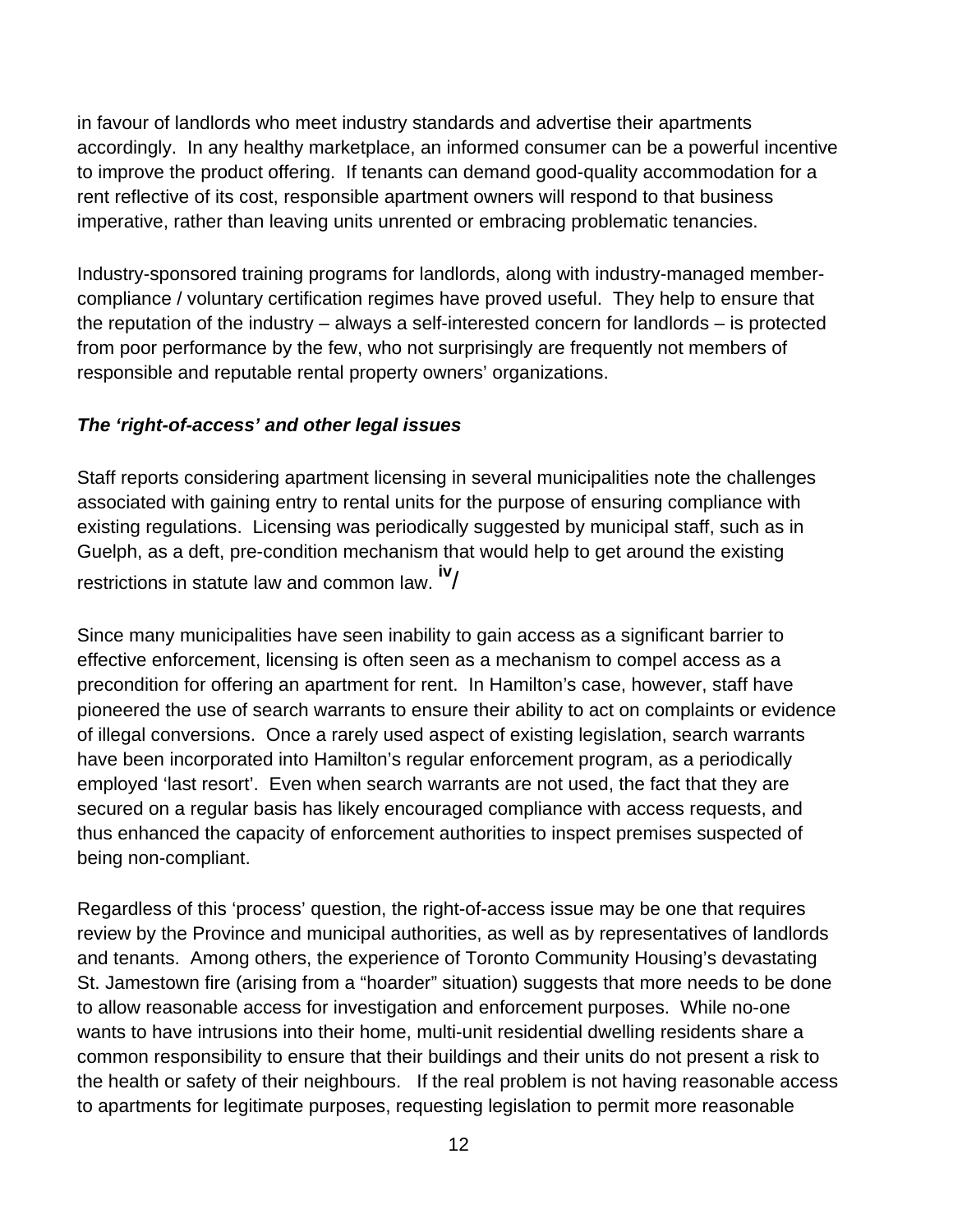access by designated public authorities – rather than an elaborate "work-around" using licensing legislation as a pretext – is the more appropriate course.

The underlying assumption is that access would be a precondition to licensing, where inspection is demanded or required. It is important to note that the prevailing law governing access is not altered under a licensing regime. It is only the need to have a license to continue to operate that leads to suggestions that voluntary compliance – at least by landlords, if not by tenants – would be easier to secure.

Another legal issue that was not specifically addressed by public reports of municipalities, but bears considering, is whether licensing apartments has the effect of exposing municipal corporations to damage actions and other litigation. As the St. Jamestown fire experience also demonstrates, claims can be substantial and litigants will seek "deep pockets", like municipalities, with predictable consequences for municipal insurance premiums. Using building code case law as an example, it is unclear whether an alleged failure to adequately enforce a licensing regime, once one is put in place, would result in municipalities being added to the list of defendants in actions related to liability for negligence or property losses.

## *4. Rental units in existing neighbourhoods*

In some municipalities, there is a local or city-wide pattern of creating supplementary apartment units in single-family homes and in-filling with new duplex and multiplex buildings. Other neighbourhoods are seeing non-residential buildings re-purposed for residential use, either legally or informally. All of these patterns have an impact on adjacent single-family neighbourhoods that were often not designed to support this intensity of residential use.

Municipal experience in this area may, in part, be a problem innocently created by municipal processes themselves. Where municipal zoning provides for an "as-of-right" additional residential unit in virtually any residential property, irrespective of zoning, a percentage of property owners will inevitably create those units. Even without the implicit encouragement of permissive zoning, if they are in areas of high apartment demand, such as close to services, or near post-secondary institutions or major employers, the proportion of homeowners adding units will rise accordingly. The incentive to 'convert' single-family homes to duplexes or four-plexes ("quads") will be similarly strong.

The key for municipalities is to ensure that building permits are secured for each of these projects. Of course, large-scale apartment developments run as commercial enterprises will routinely secure the requisite permits. The problem area is in creating small-scale apartments.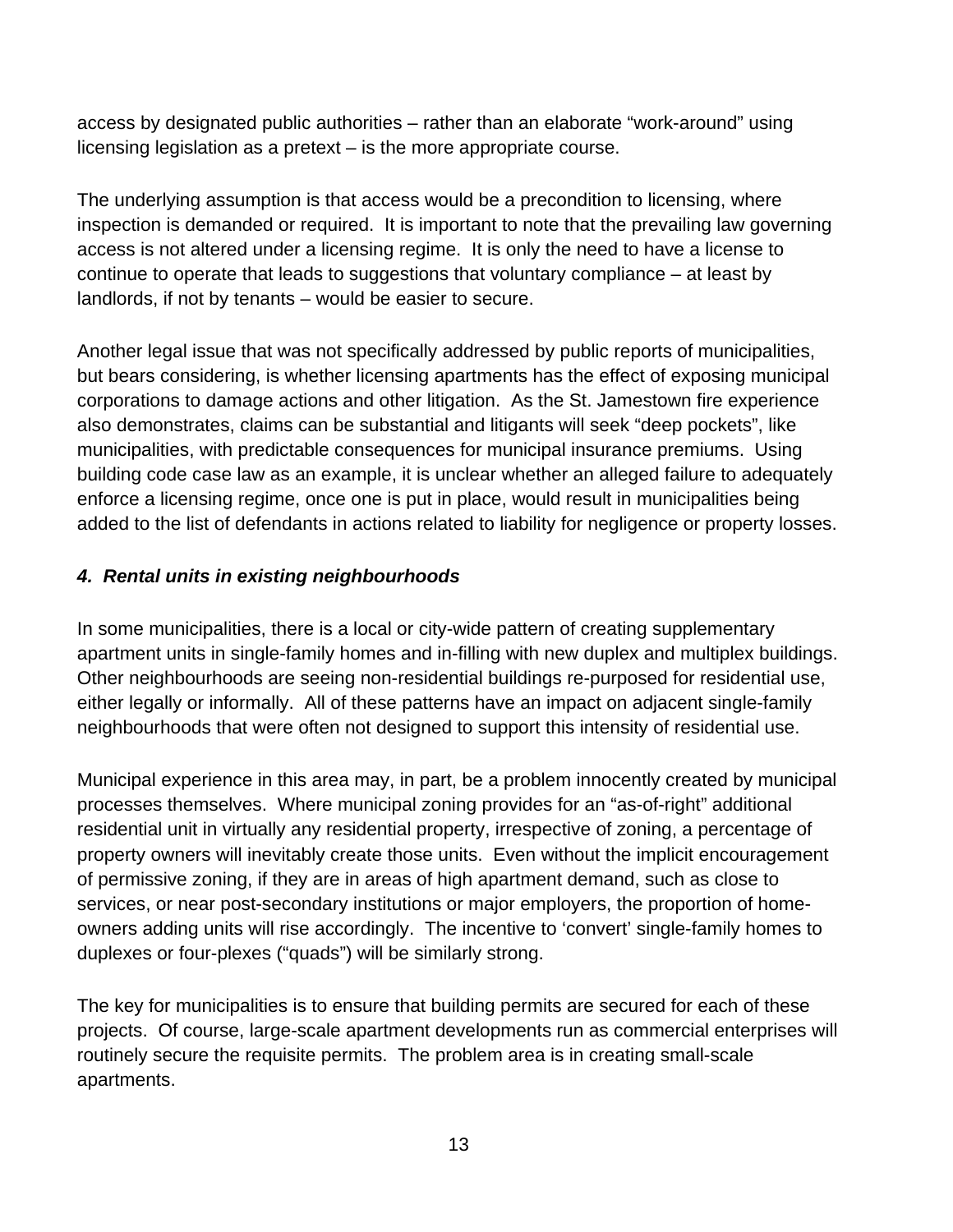If applying for a building permit is perceived as imposing unwarranted costs or triggering intrusive, protracted, expensive processes, the property-owner may well be tempted ignore the requirements, particularly if most of the work is interior to the house / building and unobtrusive. That dynamic is unlikely to change where the requirement is a license, rather than a building permit or a rezoning application.

The solution is to ensure an easy, quick, low-cost permitting process where these modest projects are allowed – but where the permits are not sought, to ensure a vigourous and coordinated enforcement of the building, fire and electrical codes, by monitoring complaints and problem areas and by working with the contractors and neighbourhoods. Rather than imposing further regulatory requirements and costs, such as apartment licensing, municipal decision-makers need to ensure that the administrative cost to the homeowner or small-time apartment property owner is commensurate with the economic opportunity of offering affordable rental accommodation.

## *5. Ineffective local enforcement*

While there are many municipal and provincial regulations and policies in the housing and property standards field, some may feel that they are ignored in practice or inadequately enforced. Much civic inspection and enforcement is on a 'complaints' basis and enforcement often appears to be largely ineffective against persistent or repeat offenders. (Restrictions in the *Residential Tenancies Act, 2006* on access to units by landlords and others appear to make civic inspections uncertain, episodic and time-consuming). Despite this, the City of Toronto's detailed analysis of licensing regimes points-out the problems inherent in enforcing an apartment licensing by-law, which appear equally daunting. **<sup>v</sup>** /

Some municipalities that have considered apartment licensing began with intensive, targeted enforcement of existing rules and regulations, to see if the issue was more one of implementation rather than a need for additional legislation. The experience of those municipalities appears to be that vigourous, priority-based inspection and prosecution is quite effective in dealing with the situations that generate most complaints. The limitation appears to be related to the ability of the municipality and related authorities to marshal the enforcement process, notably through right-of-access to individual units to identify deficiencies and to develop the case for prosecution. It is also affected by the volume of non-compliance that has accumulated over time and dealing responsibly and sensitively with the cost and relocation issues generated by enforcement, for landlords but especially for tenants.

In the past, an inability to secure access to individual apartments and / or a scofflaw approach by some property owners and tenants had the effect of frustrating otherwise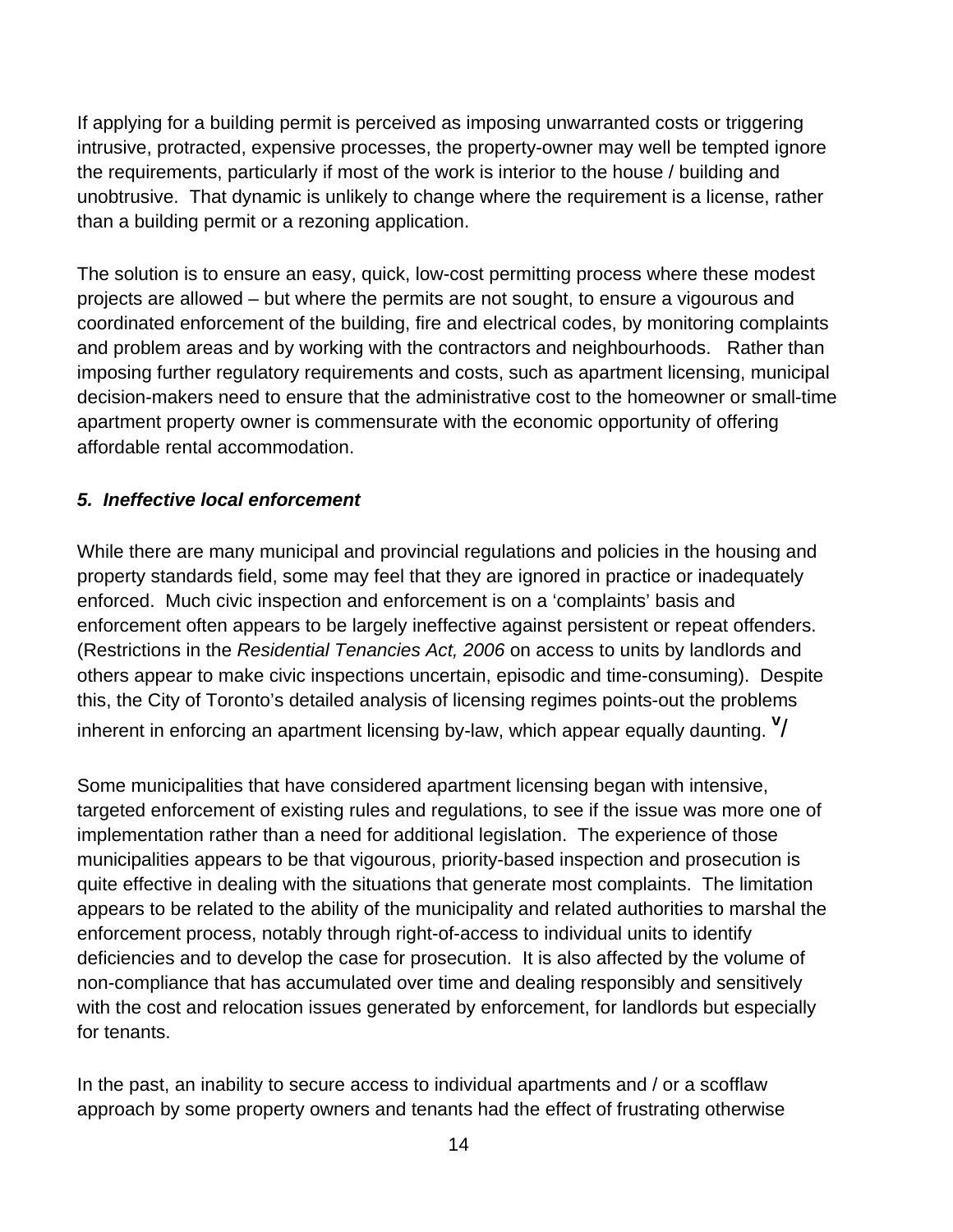adequate regulatory regimes. In some major cities, widespread evasion of planning approvals for individual apartment units has produced thousands of "informal" apartment units, and made amnesties more likely than zoning convictions. It appears unlikely that additional licensing would affect these behaviours. Evidence is clear that licensing does little to increase compliance, given the small percentage of converted units that appear to secure licenses in those municipalities where licensing has been adopted. Another reason is that a licensing regime does not provide any substantive additional enforcement tools for non-compliance. Successful and conspicuous prosecution sends a clearer and more results-based message to the market than does the prospect of licensing. In practice, the threat of shutting-down apartment accommodation or evicting innocent tenants for a landlord's licensing violations or non-compliance proves difficult to carry through and attracts predictable media attention.

As previously noted, many municipalities have seen inability to gain access as a significant barrier to effective enforcement, licensing is often seen as a mechanism to compel access as a precondition for offering an apartment for rent. In Hamilton's case, however, staff have pioneered the use of search warrants to ensure their ability to act on complaints or evidence of illegal conversion. Although it was once a rarely used aspect of existing legislation, Hamilton has incorporated search warrants into its regular enforcement program, as a periodically used 'last resort.' Even when search warrants are not used, the recognized fact that they are indeed secured on a regular basis has likely encouraged voluntary compliance with access requests. This 'induced' voluntary compliance enhances the capacity of enforcement authorities to inspect premises suspected of being non-compliant with existing provincial and municipal health, safety and property-related codes and standards.

Another innovation in Hamilton is that persistent offenders among the otherwise generally compliant major apartment owners have been targeted for special 'blitzes'. In these exercises, enforcement staff set-up a special enforcement program for an apartment building, circulating information and soliciting input from tenants and neighbours. A phased approach, perhaps beginning with fire-code compliance and moving on to other standards, ensures a comprehensive result and addresses the chronic sources of tenant complaints. This more coordinated but targeted approach also avoids the specific-complaint response by enforcement staff, which vulnerable tenants may avoid for fear of either eviction or compliance costs contributing to increases in rents.

The litigious and difficult implementation experience of the City of Oshawa's apartment licensing by-law is an interesting case-study in using a comprehensive approach to achieve a specific result. As of August 2013, there were 358 properties with apartment licenses ("residential rental housing license" or RRHL). This contrasted with 75 RRHL inspections in the first quarter of 2013, although the 2010-2012 average was 56 per quarter. To achieve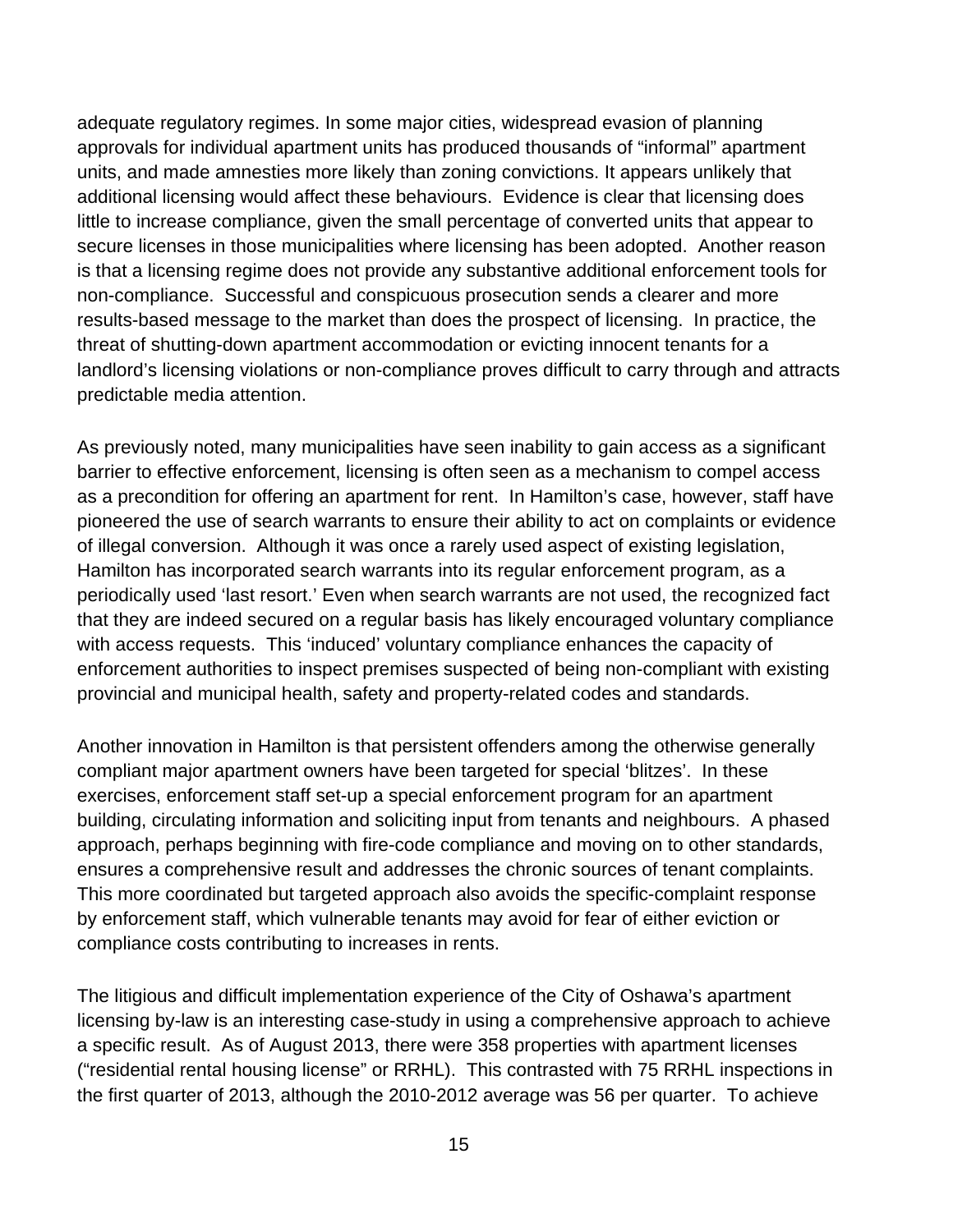this level of coverage, the City's cost to process an initial license application was \$533 and the renewal cost was \$393. Although the fee is a substantial \$325 per license, the general taxpayer must obviously subsidize the program. Despite all this cost and effort, the licensing-related non-compliance appears low. The above-noted 56 first-quarter inspections yielded only set of infractions.

## *6. Enforcement by Landlord Tenant Board – too costly for tenants?*

The Ontario Landlord Tenant Board (LTB) has jurisdiction to issue Orders that impose compliance obligations and fines or rent reductions on landlords that fail to meet the requirements of the *Residential Tenancies Act*.

Some have argued that the LTB is an ineffective forum for dealing with tenant complaints dealing with such matters as maintenance concerns, tenants rights, rent rebates, etc. The LTB is, it is argued, is too expensive, and therefore out of reach for tenants as a remedy. It is therefore necessary and desirable to use licensing, it is argued, to make up for this gap.

In fact, data from the LTB demonstrates that the LTB does in fact deal with a significant body of tenant-initiated cases relating to such matters.

The Chart below is reproduced from the Landlord and Tenant Board's Annual Report. It breaks down the over 6,000 tenant-filed applications by subject matter – over 1200 of which dealt with maintenance and 3,500 of which dealt with tenant rights. Clearly, with this volume of cases, the LTB is accessible for many tenants.

| <b>Tenant Initiated Application (2009-10)</b> |                     |
|-----------------------------------------------|---------------------|
| <b>Description</b>                            | <b>No. of Cases</b> |
| Determine whether the Act Applies             | 33                  |
| Sublet or Assignment                          | 43                  |
| <b>Combined Application</b>                   | 1,114               |
| <b>Vary Rent Reduction Amount</b>             | $\overline{2}$      |
| Rent Rebate (e.g., illegal rent)              | 574                 |
| <b>Tenant Rights</b>                          | 3,517               |
| <b>Rent Reduction</b>                         | 43                  |
| <b>Failed Rent Increase Above Guideline</b>   | $\overline{2}$      |
| <b>Bad Faith Motive of Termination</b>        | 115                 |
| Maintenance                                   | 1,215               |
| Total                                         | 6,885               |

Landlord and Tenant Board, *Annual Report 2009-2010, at p. 17.*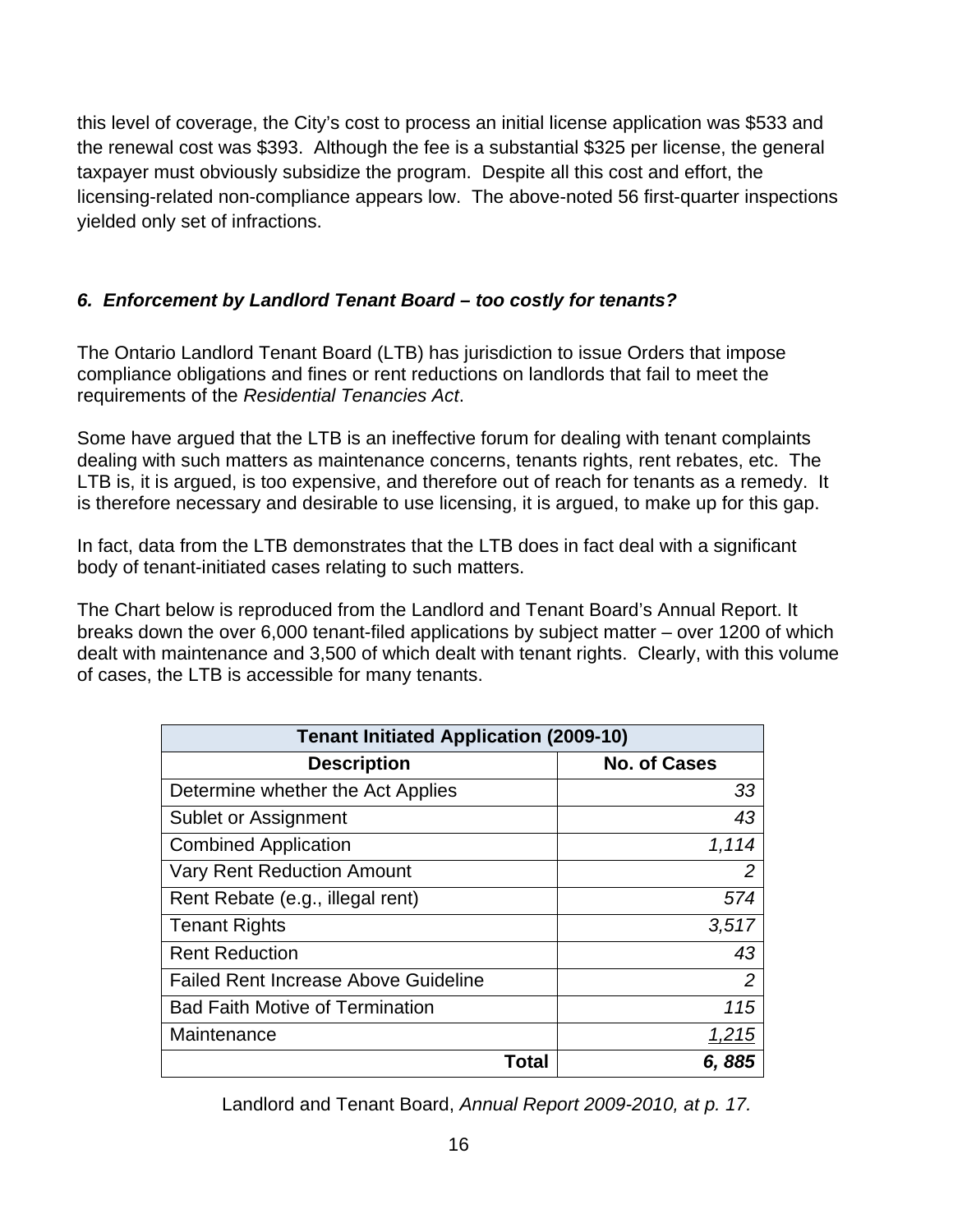### *7. Existing rental housing market not working for tenants*

Despite low interest rates, some municipalities are not seeing enough new supply of rental accommodation. The "Vital Signs" project in Toronto, Hamilton and other communities has raised the alarm over the effect of segregating low-income households in those areas where the limited supply of older rental housing tends to be concentrated.

One of the consequences of licensing residential rental units in single-family homes or in buildings with (say) fewer than six units is the resulting "business decision" taken by the property owner either to comply with new licensing requirements, or to discontinue the rental use.

Many owners of units in smaller properties or within single-family homes are not "absentee landlords". Traditionally, supplementary rental units outside "student housing" districts, have been used to earn rental income to offset the cost of purchasing a home and carrying a mortgage, a vehicle through which many working families gradually achieved their goal of home-ownership. Historically, supplementary rental units in single-family homes, or the purchase of small multi-unit residential buildings (e.g., duplexes, four-plexes, etc.) have also enabled new immigrants to accommodate extended kinfolk, while sharing the cost of housing and while the tenants saved for home ownership or a better rental unit. CMHC reports that in the decade ending in 2006, fully 90,000 tenants have purchased homes.

It is estimated that there are as many as 23,000 such individual "unregistered" rental units in a city like Hamilton. If licensing contributes to a loss of these units in the regional housing market (Hamilton City staff estimated a 30% "shrinkage"), the consequences are significant for the volume of rental units available to serve low-income individuals, couples and families, and university and college students, as well as for the rental rates demanded for the remaining units. If being "captured" by an apartment licensing by-law also entails consequential, retroactive planning approvals or development-related levies, there would be an even greater incentive to discontinue the apartment unit, or to join the unregulated "underground economy" in lower-cost rental units, as documented by the City of London's staff report on the topic [*referenced in Hamilton District Apartment Association's Report to Planning Committee of Hamilton City Council, December 11, 2012*].

If a licensing bylaw has the effect of reducing the number of rental units, the reduced supply will put pressure on rents to rise, especially for affordable units. If, as is the experience in other municipalities, most units go underground, then the outcome of penalizing law-abiding owners with fees and compliance costs is questionable. In all likelihood, the least problematic units will be the ones to come forward and get licenses.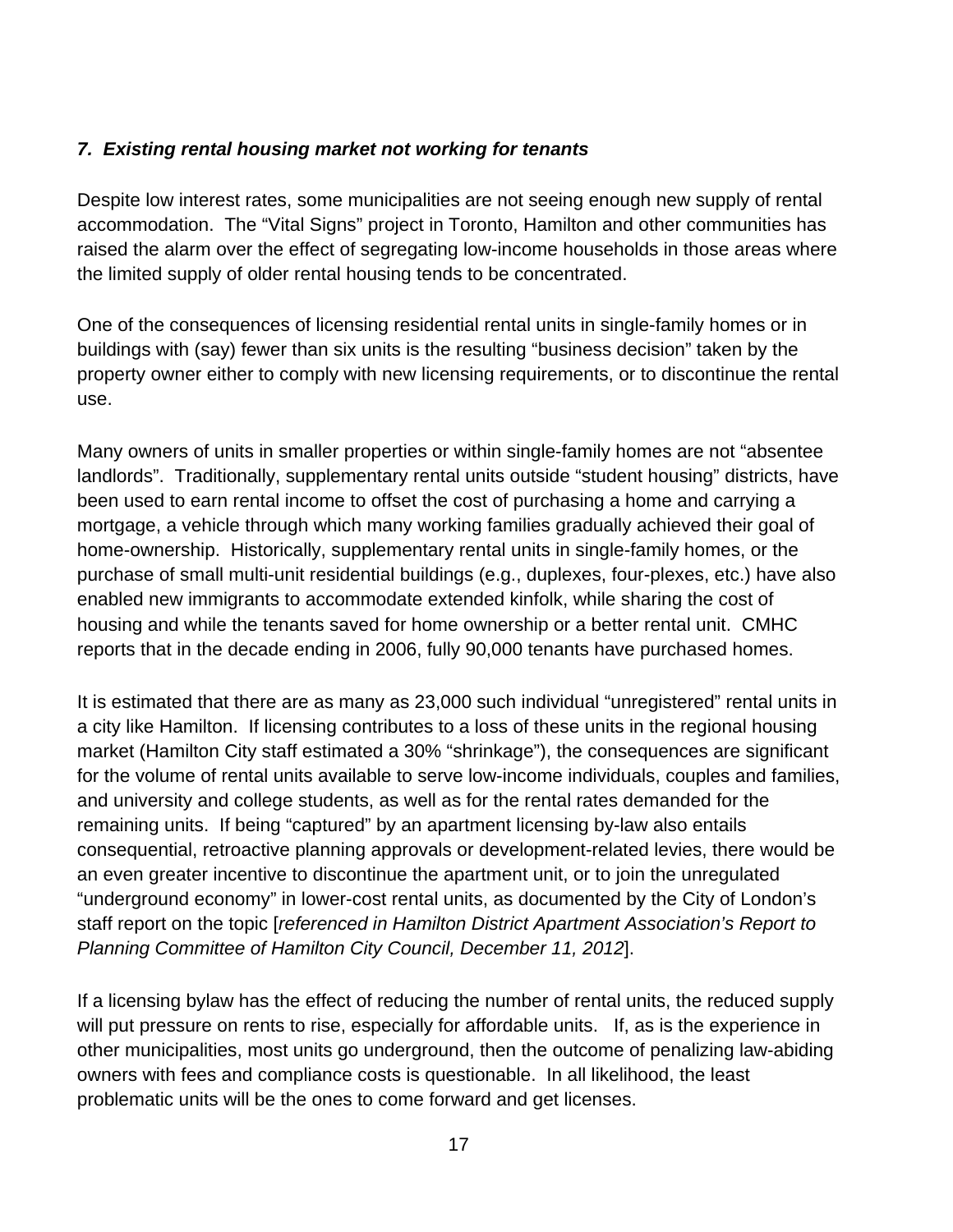*The purpose of this review was not to identify a specific solution. However, given all considerations, the best answer to the issues facing both small and large rental-apartment properties appears to be a time-limited, concentrated 'blitz', using experienced, existing civic staff, ideally with the collaboration of industry associations and local communities, that focuses on addressing the 'bad actors'.* 

### *Other Concerns and Observations*

According to the CMHC, real rents in every municipality in Ontario over the past ten years have dropped, in part in response to a migration to home ownership. For a variety of reasons, it continues to be a good market for tenants. Corporations seem willing to invest in new rentals – 5,000 units in Ontario last year, and interest continues to build in this investment. However, the economics of new rental construction remains difficult, given that rents, overall, are declining.

It is interesting to note the experience of Hamilton enforcement staff with illegal units or noncompliant supplementary units in residential neighbourhoods. Although specific enforcement typically corrects the non-compliance that was the source of the complaint, the conspicuous presence and inspection activity of the enforcement authorities is said to have generated a collateral response of voluntary compliance and property upgrades in nearby rental properties with similar issues. Targeted inspection and enforcement can make economical use of existing staff teams, while generating a disproportionate volume of remedial action by small-scale apartment owners.

Hamilton's targeted inspection and a solutions-oriented approach by enforcement staff working with landlords have resulted in a significant drop-off in hearings under the City's property standards bylaw. In fact, although a Property Standards Committee is appointed by City Council to hear cases of landlord-tenant disputes over property standards violations there have been virtually no cases brought to the Committee in recent years, since the approach was adopted.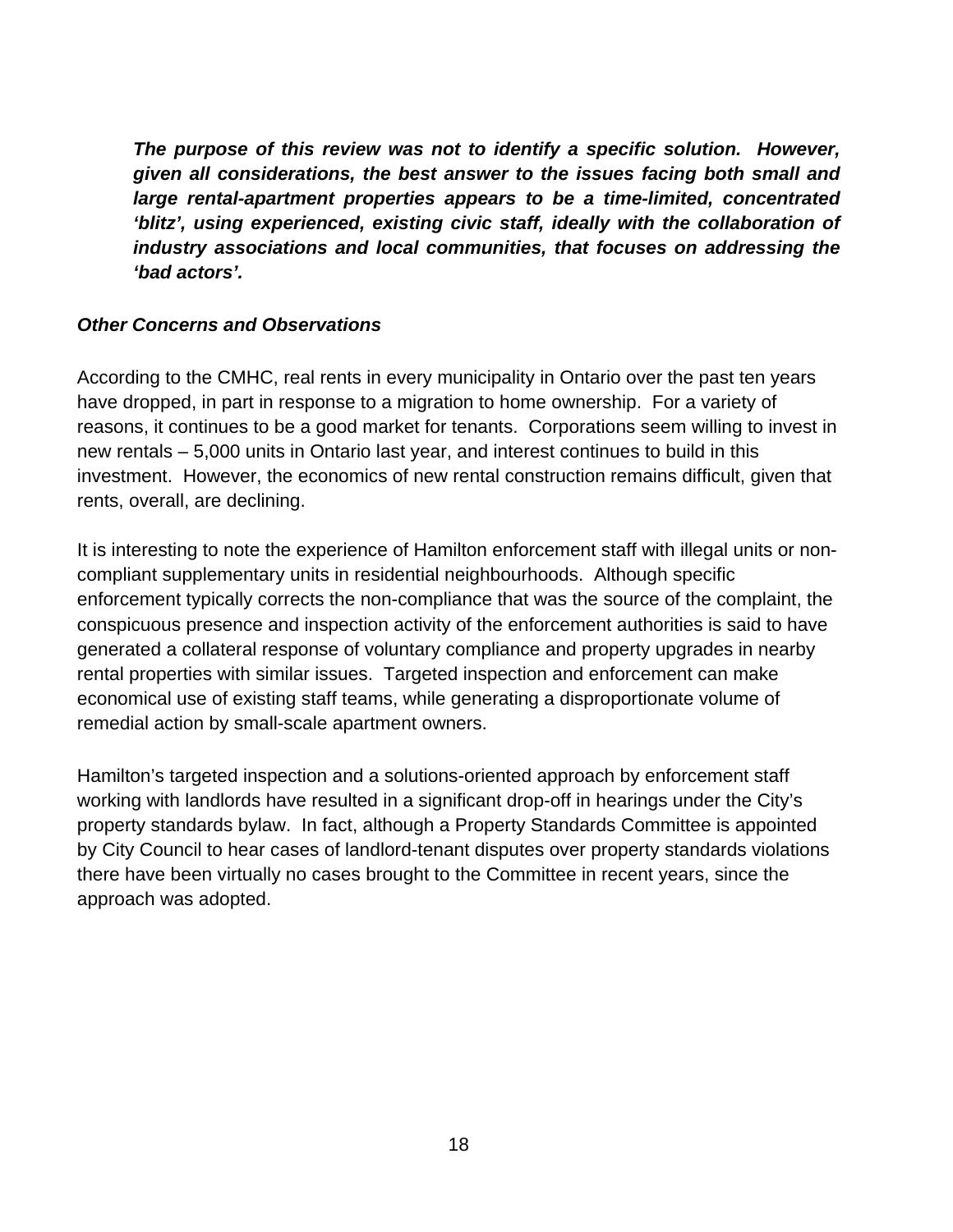## **3. Conclusion: If apartment licensing is not the answer, what is?**

Overall, the evidence appears to suggest that apartment licensing is not the best solution to any of the seven major ills it aims to resolve. The detailed analysis done by cities like Toronto, Ottawa, Regina, Milwaukee, and others, each of which concluded that apartment licensing should not be enacted, is illustrative. **vi**/

Apartment licensing is not an efficient source of 'net new' municipal revenues.

It creates unintended negative effects on the local economy, and especially on the rental housing marketplace, for owners of major apartment buildings, as well as for the individual property owner or investor creating up to a half-dozen rental housing units in an existing community.

Far from protecting tenants and prospective tenants, licensing tends to put pressure on rents and to reduce housing choices.

For the broader community, there are demonstrated, superior ways to address the impact of student housing and 'supplementary units' on neighbourhoods.

On balance, the existing skein of municipal and provincial regulations and authorities provide a full "toolbox" for addressing problems in the rental housing. Better results in using that "toolbox" lie in more efficient targeting of civic and industry resources and in better legal and expert support for effective, exemplary prosecution of those who give rise to the majority of the complaints.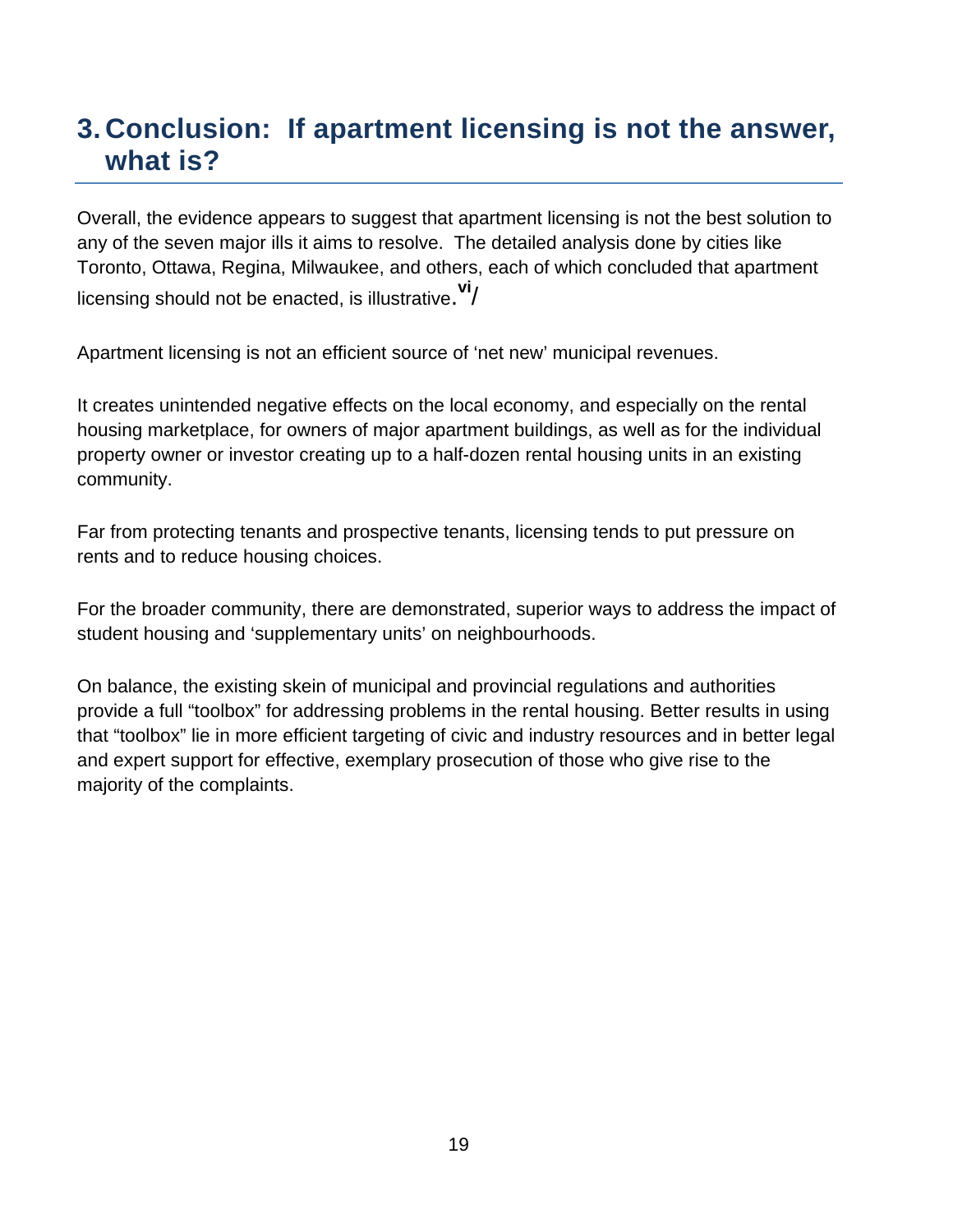# **Appendices**

## **About the author:**

*Michael Fenn is a Senior Advisor at StrategyCorp with extensive experience in leadership positions at the municipal and provincial levels of government, including seven years as an Ontario Deputy Minister (including at the Ministry of Municipal Affairs and Housing) as well as eleven years as chief municipal administrator in Burlington and Hamilton-Wentworth Region. He wishes to acknowledge the advice and support of a number of contributors, as well as the staff of StrategyCorp, in the production of this review.* 

## **About the Federations of Rental-Housing Providers of Ontario**

The **Federation of Rental-Housing Providers of Ontario** (FRPO) is the largest association in Ontario representing those who own, manage, build and finance residential rental properties. Our membership includes a diverse group of owners and managers, from those with one small building or a single rental unit, up to the largest property management firms and institutional owners and managers. The association also includes our colleagues and partners in industry, including service providers, suppliers, and industry consultants. With more than 2200 members in every area of Ontario, and with over 350,000 homes, we represent the full spectrum of the industry in Ontario.

See more at: http://www.frpo.org/

### *What are FRPO's objectives?*

FRPO works to promote a balanced and healthy housing market with a vital rental-housing industry, choice for consumers, adequate government assistance for low-income households, and private sector solutions to rental-housing needs. Owners and investors recognize that belonging to FRPO is one of the smartest investments they can make for their business.

Our **mission** is to provide the highest quality services to our members through education, policy development and advocacy.

We do this through:

- Upholding public policies that support the availability of quality housing;
- Protecting the rights of private sector landlords and property managers while helping them profit from their investment in multi-residential real estate;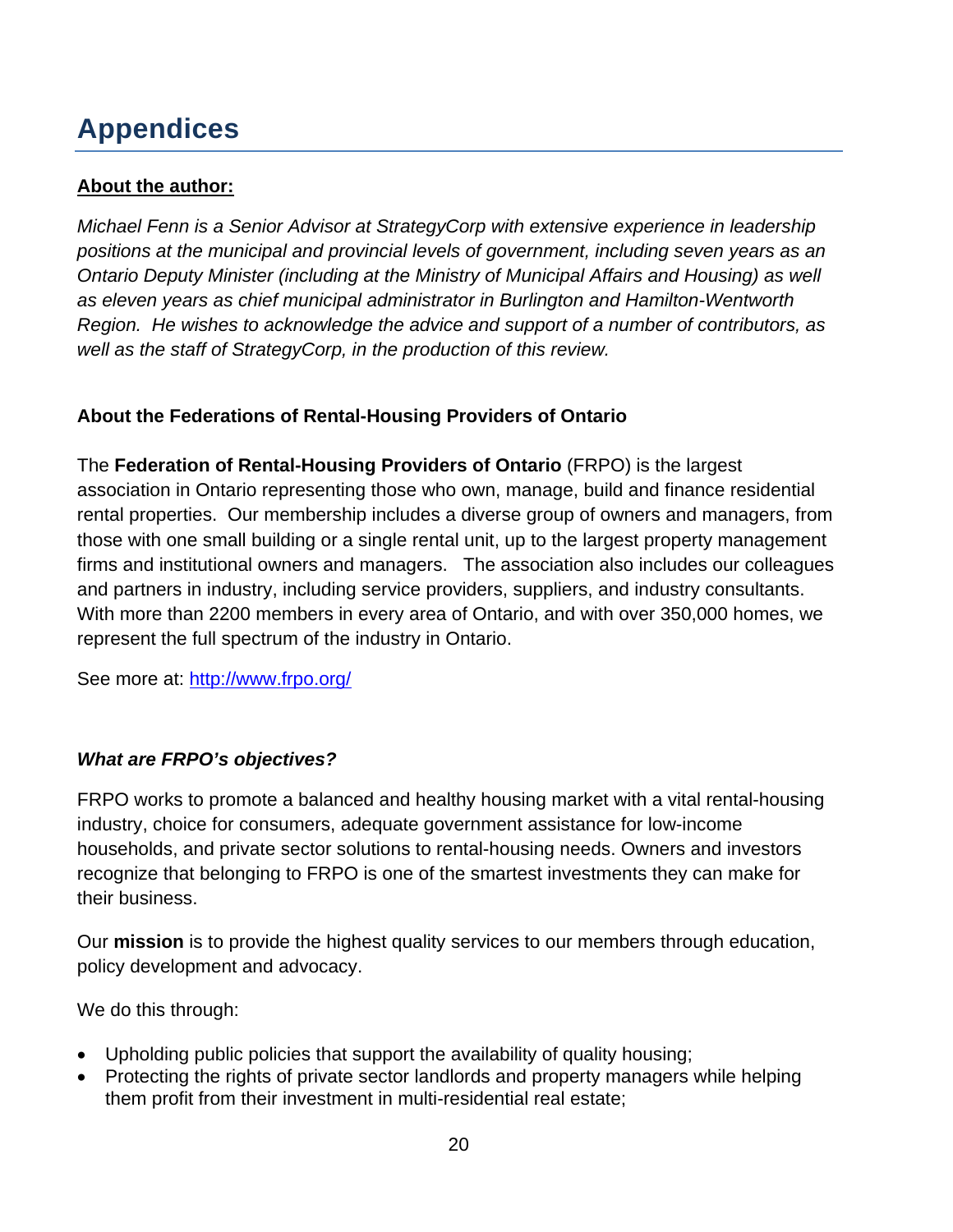- Informative and educational training sessions on regulatory issues and industry best practices;
- Promoting industry best practices, fair conduct and professional standards of our members;
- Fostering better communication and information sharing among members; and
- Educating government, the media and general public on the critical role of the private sector in the supply of well-managed and maintained rental accommodation.

See more at: http://www.frpo.org/Objective#sthash.gj86D5cw.dpuf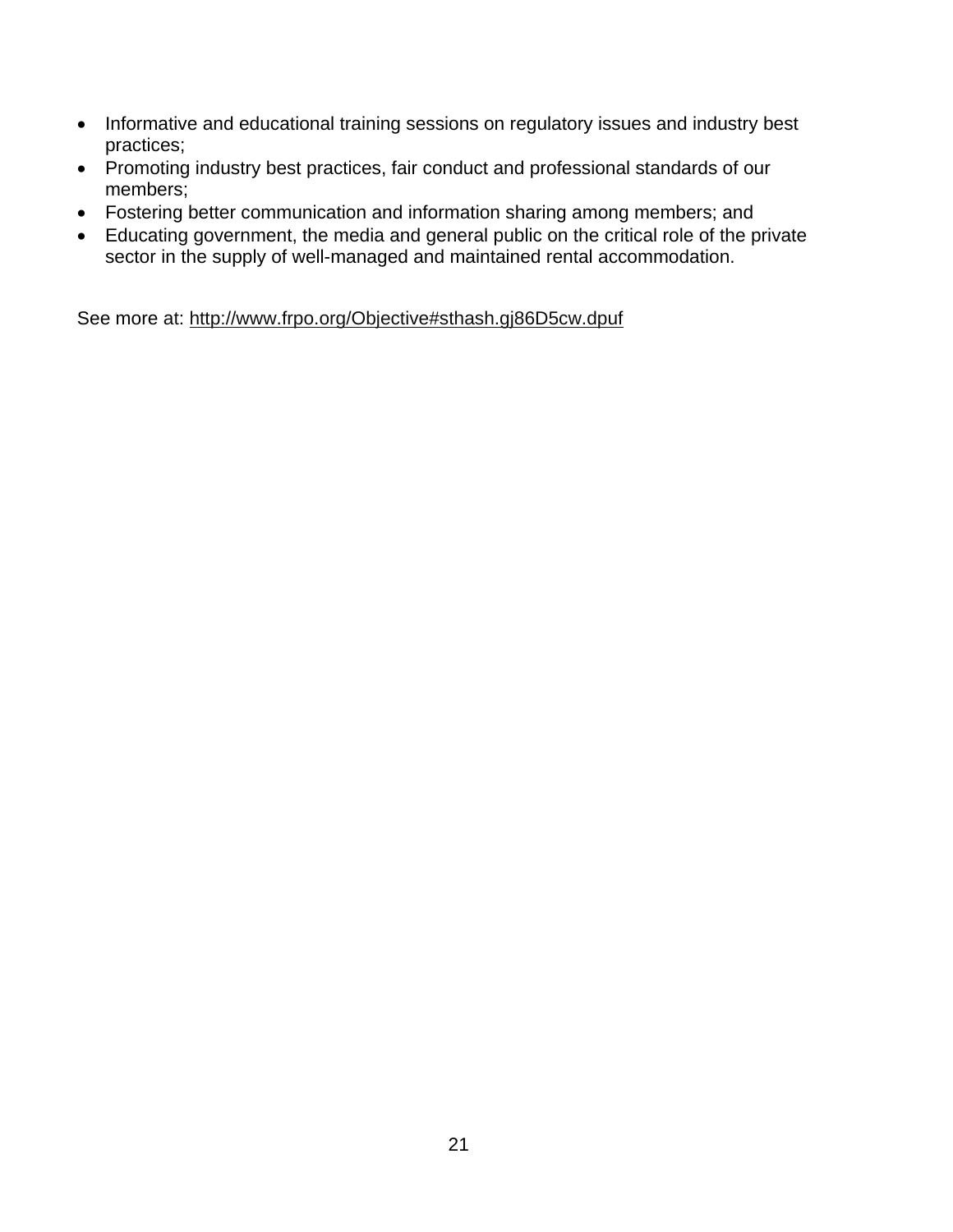### **Appendix 1**

| <b>Analysis of Costs for London Municipal Licensing Program</b> |                                                                                 |  |
|-----------------------------------------------------------------|---------------------------------------------------------------------------------|--|
| <b>Total Costs 2012</b>                                         | \$1,260,000.00<br>[Orest Katolyk, London Manager of Bylaw<br>Enforcement, 2013] |  |
| <b>Total Revenue 2010-Sept 13, 2012</b>                         | \$91,400.00                                                                     |  |
| <b>Net Loss to Tax Payers</b>                                   | \$1,100,000.00 [cost per violation \$84,000.00]                                 |  |
| License Fees (2-3 bedroom, non-<br>owner occupied)              | \$25.00 application/yearly renewal                                              |  |
|                                                                 | \$0 appeal                                                                      |  |
|                                                                 | \$95.00 inspection if required                                                  |  |
| <b>Proposed License Fees</b>                                    | \$230.00 new applications                                                       |  |
| ["Tenant Tax"]                                                  | \$80.00 yearly renewal                                                          |  |

*\*Sourced from London Property Management Association presentation to London (ON) City Council* 

 $\overline{a}$ In the following endnotes, *bold italics* has been added to the original text by the author to highlight findings:

**i /** City of Toronto Regulatory Strategy for Multi-Residential Apartment Buildings (MRAB), October 27, 2008:

*"The revenue collected from landlords through the City of Vancouver's Rental Residence Licensing program covers all of the City's administration costs and most, if not all, of the enforcement costs related to the Rental Residence Licensing program." [pages 31-32]* 

London Property Management Association presentation to London (ON) City Council, June 2013 [slide 7]: *Initial operating cost of licensing exceeds \$1 million, net of revenue.* 

Joe Hoffer, LLB, Kitchener: 2012 Submission to Guelph City Council: *Net loss on apartment licensing in City of London (2010 to date) exceeds \$1 million [slide 3]; net loss on apartment licensing in City of Waterloo for implementation year ~\$375K [slide 4], in part due to widespread non-registration in both municipalities.*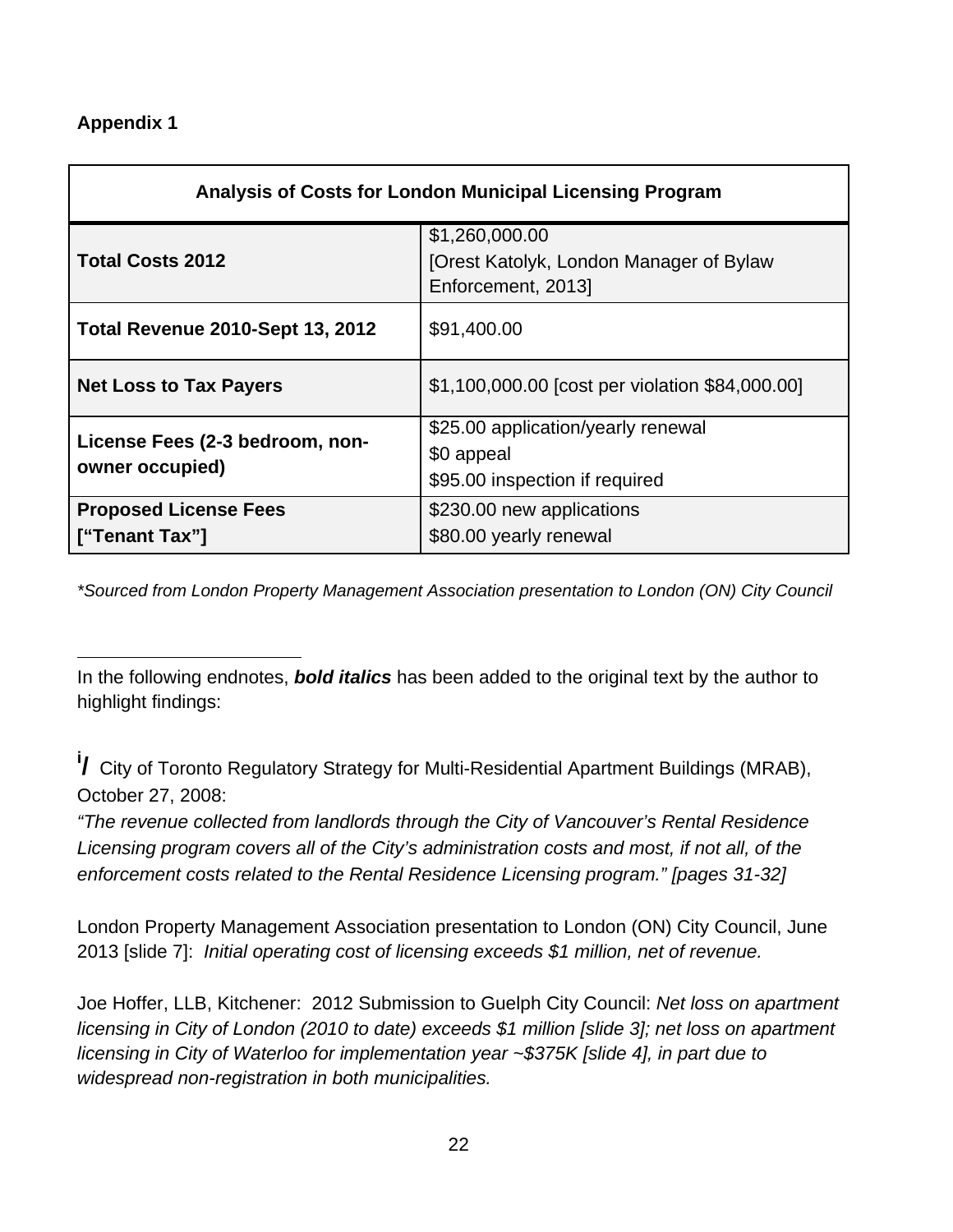**ii/** From Hamilton and District Apartment Association (HDAA) Report: OBJECTIONS TO ANY LANDLORD LICENSING BY-LAW: Dec. 11, 2012.

**iii**/ From **newsdurhamregion.com**, Feb. 12, 2008:

"Contentious student housing bylaw passes"

*"The Student Association at Durham College and UOIT [University of Ontario Institute of Technology, in Oshawa] will be encouraging students to file complaints with the Ontario Human Rights Commission after city council voted Monday night to bring in a controversial bylaw regulating rental housing near campus…"* 

From City of Hamilton Staff Report, Sept. 18, 2012 [page 8]:

*"…The City of Hamilton also needs to be careful that the by-law is not focused or directed at the type of person renting, which was one of the challenges faced by the City of Oshawa, drawing unfavourable comment from the Human Rights Commission as targeting students. In 2009, Hamilton was also cautioned by the Ontario Human Rights Commission when the Neighbourhood Residential Rental Housing Com munity Liaison Committee began to investigate the feasibility of licensing rental housing. The City of North Bay has placed a geographical limit on its rental housing licensing bylaw; staff is closely monitoring this situation to see what the response of the Human Rights Commission will be".* 

Report on the inquiry into rental housing licensing in the City of North Bay, May 9, 2013:

*"…1. Summary* 

*"The City of North Bay's rental housing licensing bylaw was enacted on January 1, 2012 and came into effect on May 1, 2012. Among other things, this bylaw imposed a bedroom cap, gross floor area requirements and a licensing fee on certain rental units.* 

*"The Ontario Human Rights Commission (OHRC) was concerned that the bylaw might reduce the availability of low-cost rental housing and in turn disadvantage groups protected under the Ontario Human Rights Code (the Code) who rely on that housing. As a result, the OHRC initiated an inquiry to learn more.* 

*"During the inquiry, North Bay residents reported a number of concerns to the OHRC, including:* 

*· Students felt targeted by the bylaw and the process involved (including at a public meeting about the bylaw, and because it was rolled out into student areas first).* 

*· The gross floor area requirement, bedroom cap and costs associated with licensing may reduce availability of housing for students, large families and other people protected by the Code.* 

*· The City's bylaw exemption process may discriminate against people who are not living as*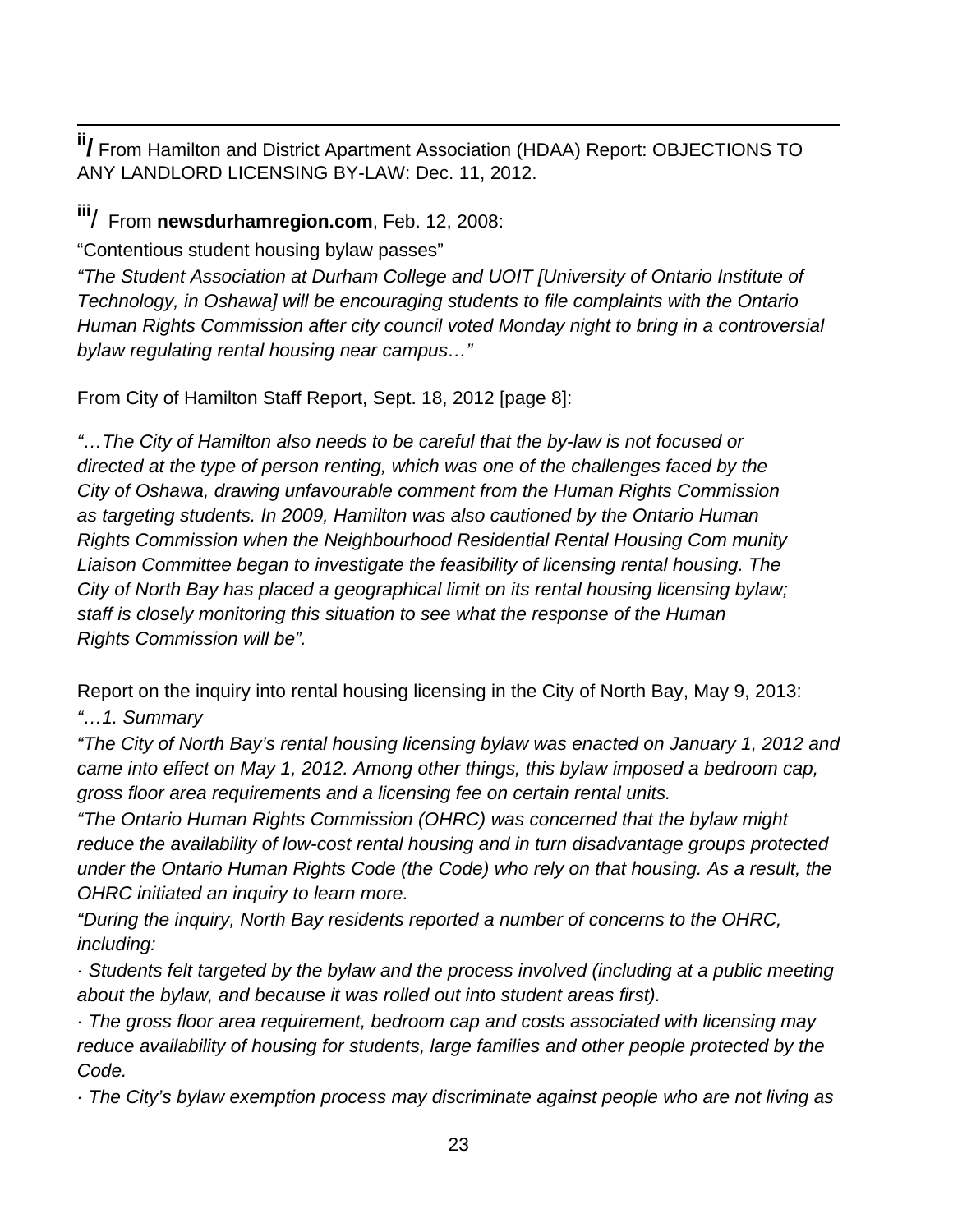$\overline{a}$ *a "traditional family"..."* 

**iv**/ City of Guelph staff Report 13-32, July 15, 2013, page 4.

**v /** City of Toronto Regulatory Strategy for Multi-Residential Apartment Buildings (MRAB), October 27, 2008:

*"Being licensed and meeting the requirements of the licence would be a condition of being*  able to operate as a rental provider in the City of Toronto. Rental providers who did not *comply with the terms of their licences would be brought up for review before the Licensing Tribunal, or some similar body set up for the purpose. This body would have the power to suspend a licence, place conditions on a licence or, ultimately, revoke it.* 

*"A suspended licence, for example, would have to prevent a rental provider from renting any further units until all substantial outstanding matters were resolved. A revoked licence could be much more problematic, as it suggests that the landlord should no longer be allowed to operate the building. On the other hand, if it is not revocable then the point of a licence would seem highly questionable. And if it is, a clear process to manage the consequences of revocation would be necessary. A business licence would also raise a number of other questions. How would a revocation be applied to a provider that operates a number of properties? What would be done with the properties owned or managed by a rental provider whose licence had been revoked? Would the owner or operator be given an opportunity to divest the property? If this were the case, proper measures would have to be in place to ensure the tenants are protected. What if the offending licensee is not able, or refuses, to divest? What actions would the City be willing to undertake and at what cost? Finally, how would a licensing system be applied to City-administered social housing? With complex funding agreements for social housing providers, how might non-compliance affect multiparty funding relationships?* 

*"The substantive enforcement issues make this option, in the view of staff, considerably problematic…"* 

**vi/** City of Toronto Regulatory Strategy for Multi-Residential Apartment Buildings (MRAB), October 27, 2008:

*"…Through its consultations with both external and internal stakeholders, [Toronto City] staff have concluded that any option that significantly raises capital or operating costs for rental providers, without taking into account offsetting revenue streams, could have a negative impact on the long-term availability of rental units throughout the City, and it will do so disproportionately on the stock of affordable housing…" [page 4]*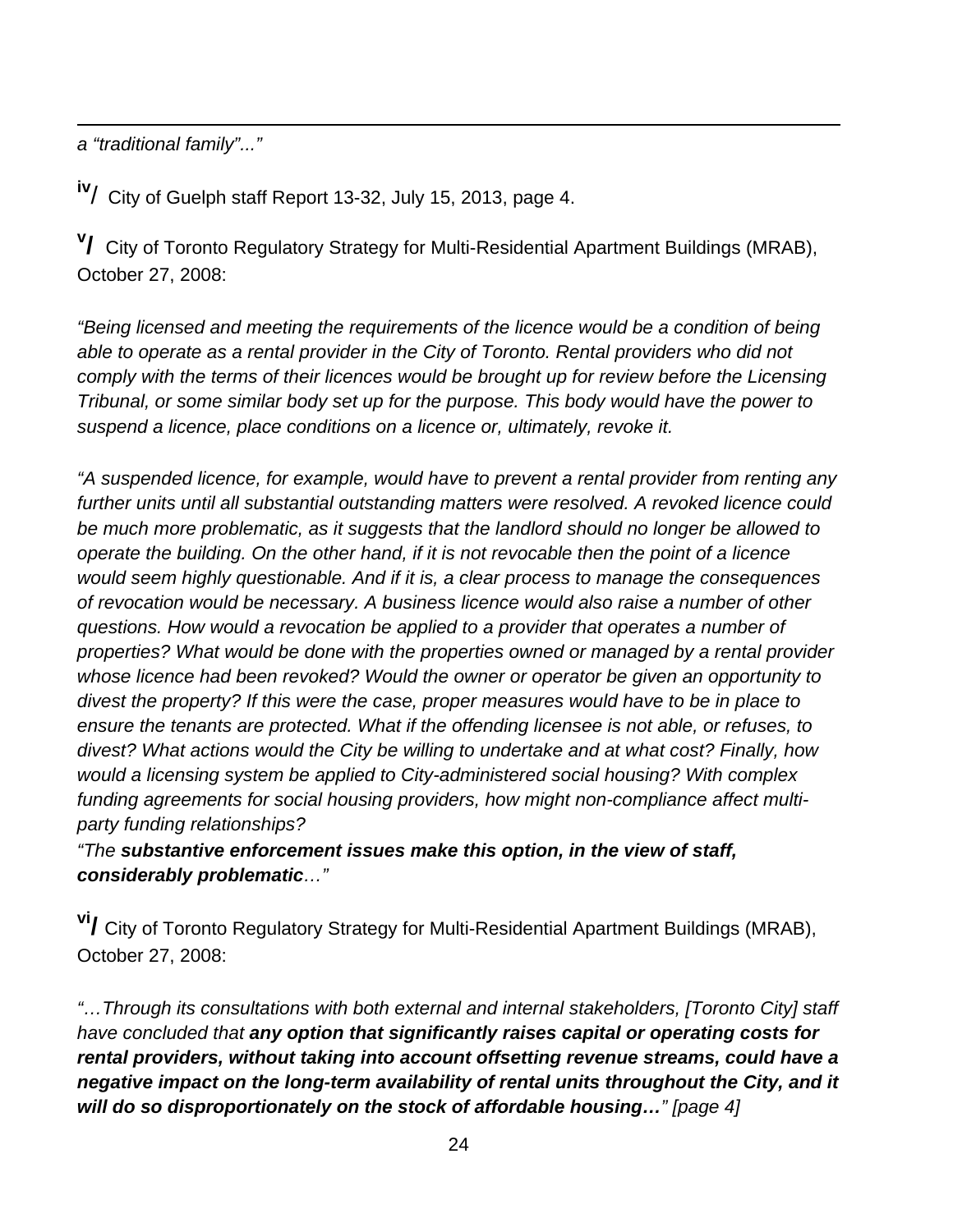*"…In 2003 Milwaukee's Department of Management and Budget (DMB) and Department of Neighbourhood Services (DNS) undertook a study of rental unit licensing in fifteen American cities. The analysis found that rental unit licensing has very uncertain benefits and can create negative effects on housing markets and the availability of affordable housing. Those negative effects would be likely to occur if rental unit licensing was implemented. Furthermore, the program would likely be met with substantial opposition in Milwaukee. It was concluded that Milwaukee should not implement rental unit licensing because the policy would be expensive, meet strong political opposition, and cause more problems for Milwaukee's rental market than it would remedy." [page 31]*

*"In 2004, the [City of Regina SK] North Central Community Association (NCCA) undertook a study of regulating rental housing through a licensing regime. The NCCA identified the area of Regina North Central as the target area for possible further regulation to preserve and enhance the availability of affordable housing. Through public consultations the NCCA determined that the major concerns of residents were inadequate housing and a prevalence of crime in the area. Regina North Central's population was approximately 35% aboriginal and this number was on the rise. Also, Regina North Central had a disproportionate number of old rental units which were in need of repair.* 

*"The Rental Registry Steering Committee, comprised of staff from the City of Regina along with other municipal and provincial agencies, was formed and began researching options for enhancing the regulation of rental properties in the area. These options were identified as:* 

*1) Rental unit licensing (RUL) which focused on the condition of the individual properties being offered for rent;* 

*2) Landlord licensing which focused on a landlord's conduct rather than the condition of the rental properties alone;* 

*3) Rental registry and public disclosure;* 

 $\overline{a}$ 

- *4) A complaint system coupled with rent withholding;*
- *5) Landlord training and certification; and*
- *6) Public disclosure of code offenders.*

*"The [Regina SK] Rental Registry Steering Committee looked at a number of cities across North America that implemented some sort of rental unit licensing regime to enhance the inspection of rental units in their jurisdictions…* 

*"In 2005, the Rental Registry Steering Committee published a report titled Research*